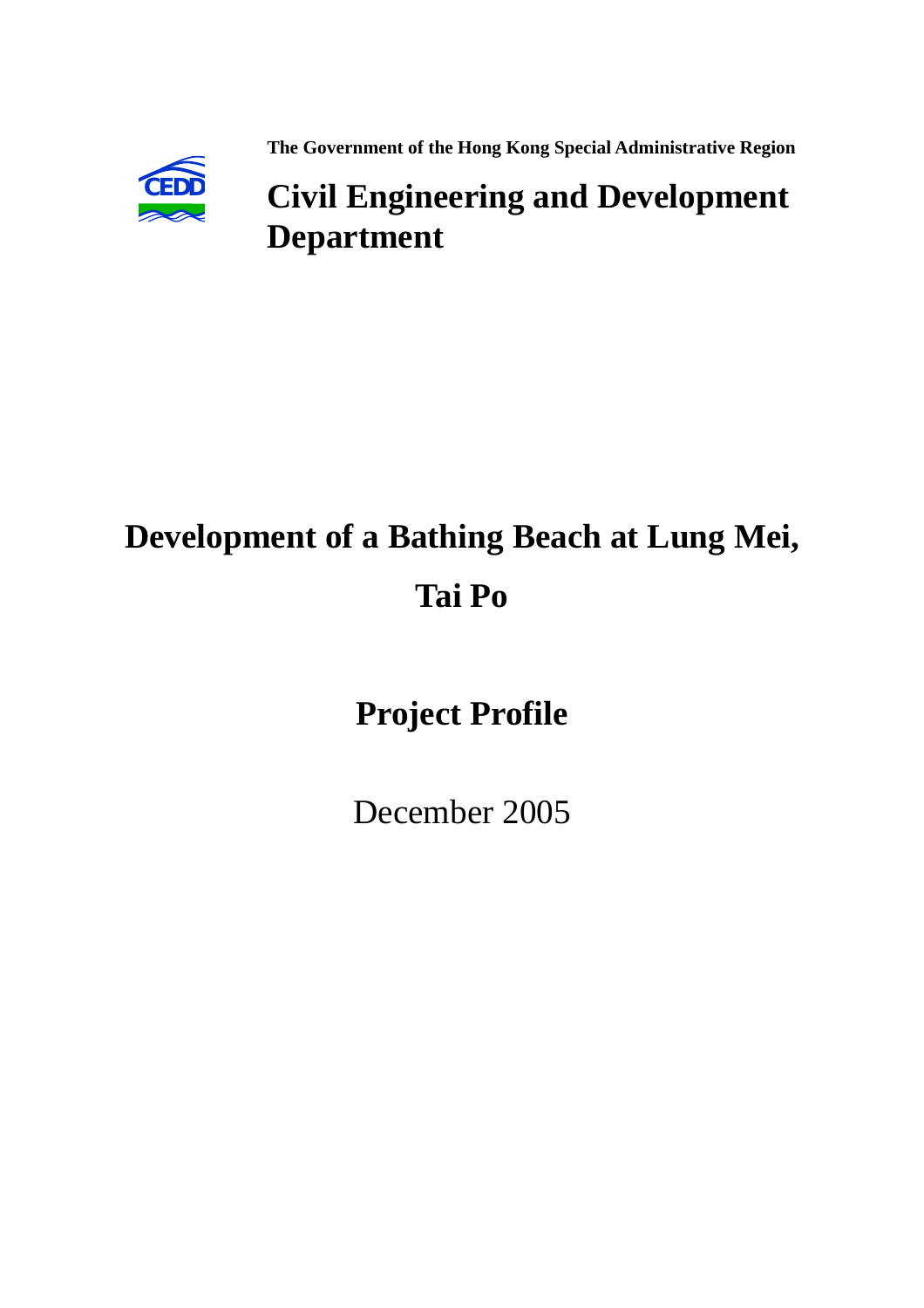#### Development of a Bathing Beach at Lung Mei, Tai Po **Project Profile**

## **Contents**

| 1. |      |                                                                                 |  |
|----|------|---------------------------------------------------------------------------------|--|
|    | 1.1  |                                                                                 |  |
|    | 1.2  |                                                                                 |  |
|    | 1.3  |                                                                                 |  |
|    | 1.4  |                                                                                 |  |
|    | 1.5  | Number and Types of Designated Projects to be Covered by the Project ProfileP.4 |  |
|    | 1.6  |                                                                                 |  |
| 2. |      |                                                                                 |  |
| 3. |      |                                                                                 |  |
|    | 3.1  |                                                                                 |  |
|    | 3.2  |                                                                                 |  |
|    | 3.3  |                                                                                 |  |
|    | 3.4  |                                                                                 |  |
|    | 3.5  |                                                                                 |  |
| 4. |      |                                                                                 |  |
| 5. |      |                                                                                 |  |
|    |      |                                                                                 |  |
|    | 5.1  |                                                                                 |  |
|    | 5.2  |                                                                                 |  |
|    | 5.3  |                                                                                 |  |
|    | 5.4  |                                                                                 |  |
|    | 5.5  |                                                                                 |  |
|    | 5.6  |                                                                                 |  |
|    |      |                                                                                 |  |
|    | 5.7  |                                                                                 |  |
|    | 5.8  |                                                                                 |  |
|    | 5.9  |                                                                                 |  |
|    | 5.10 |                                                                                 |  |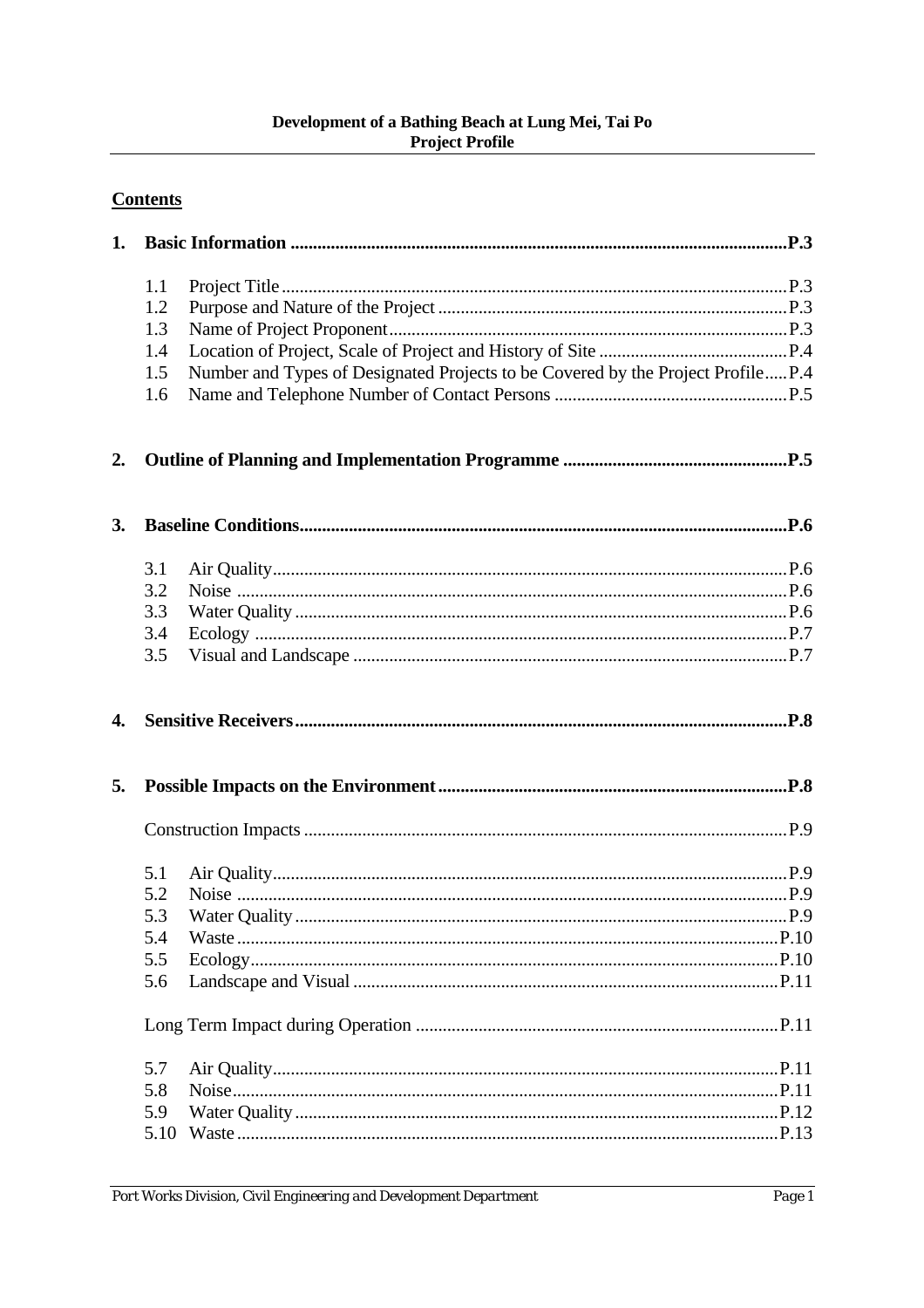#### **Development of a Bathing Beach at Lung Mei, Tai Po Project Profile**

| 6. |     | <b>Environmental Protection Measures to be Incorporated in the</b>                                                                   |
|----|-----|--------------------------------------------------------------------------------------------------------------------------------------|
|    | 6.1 |                                                                                                                                      |
|    | 6.2 |                                                                                                                                      |
|    | 6.3 | History of Similar Projects, Public Consultations, Public Interest and Political                                                     |
|    |     |                                                                                                                                      |
| 7. |     |                                                                                                                                      |
| 8. |     |                                                                                                                                      |
|    |     | <b>Appendices</b><br>Drawing No. PW-SK05-175 - Land Requirement Plan<br>Appendix A<br>Plant Community in Ting Kok SSSI<br>Appendix B |

| $\mu$ | I kin Community in This Row boot             |
|-------|----------------------------------------------|
|       | Appendix C Animal Community in Ting Kok SSSI |

Appendix D Drawing No. PW-SK05-174 – Location of Sensitive Receivers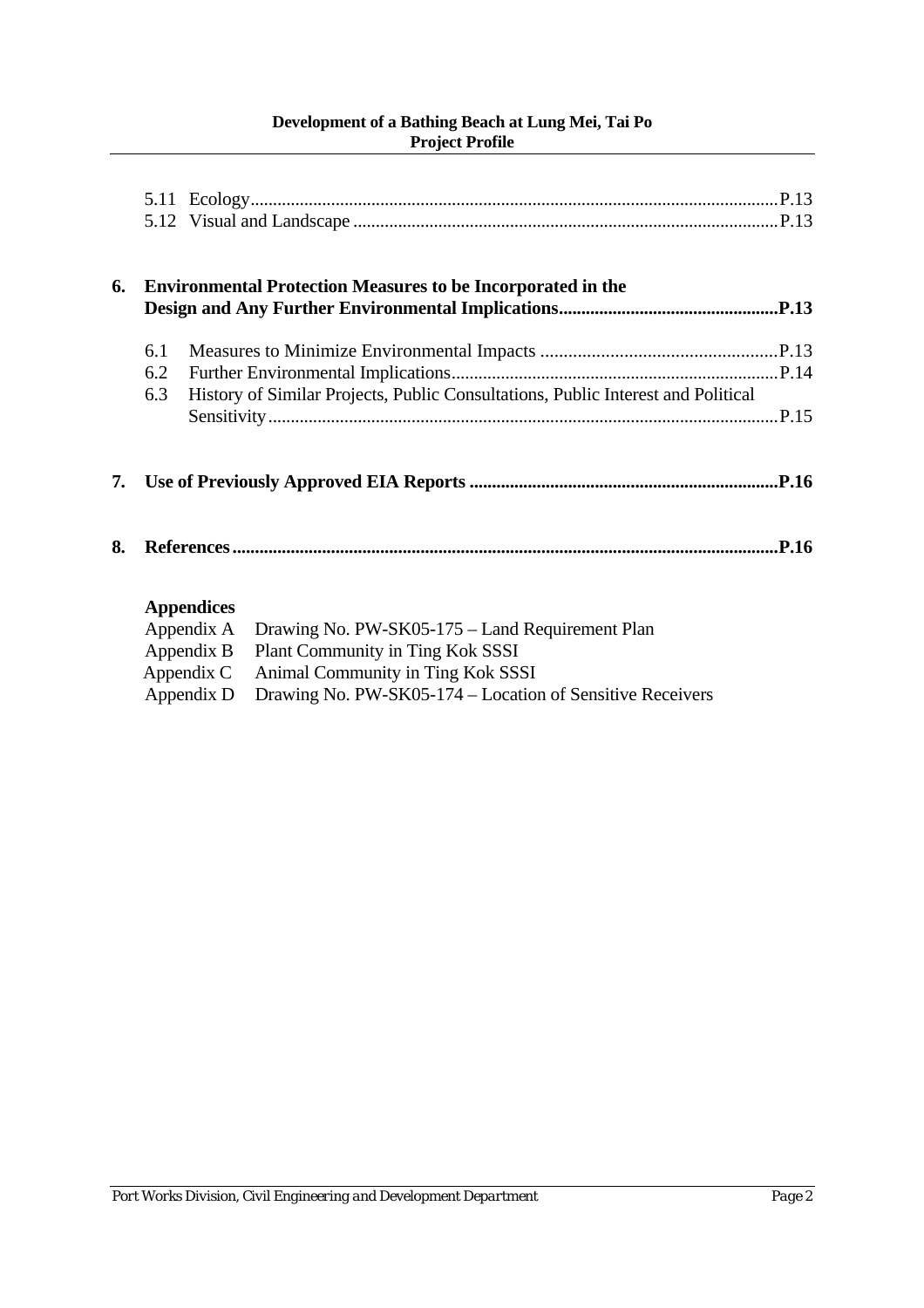## **1. Basic Information**

#### **1.1 Project Title**

Development of a Bathing Beach at Lung Mei, Tai Po.

#### **1.2 Purpose and Nature of the Project**

The ex-Provisional Regional Council (ex-PRC) considered that one swimming pool complex in Tai Po was insufficient and hence suggested developing a bathing beach at Lung Mei, Tai Po. On 12 May 1998, the Culture, Recreation and Sports Committee of ex-PRC approved funding for the Architectural Services Department (ArchSD) to study the feasibility of developing an artificial beach at Lung Mei. In December 1999, ArchSD commissioned Maunsell Consultants Asia Limited to conduct the Feasibility Study for Beach Improvement Works in Lung Mei, Tai Po (Study). The Study, completed in mid 2001, concluded that it was technically feasible to construct a bathing beach at Lung Mei.

The Tai Po District Council (TPDC) considers that the existing swimming facilities at the Tai Po Swimming Pool Complex are insufficient to meet the local demand. Furthermore, there is no beach facility in the east region of the New Territories, except Sai Kung District which is however far away from Tai Po District. Members supported the project scope and urged for early implementation of the project. In a Legislative Council case conference on 20 April 2004, Members requested the Government to accord priority to this project.

#### **1.3 Name of Project Proponent**

 Home Affairs Bureau is the policy bureau. Leisure and Cultural Services Department (LCSD) is the client department.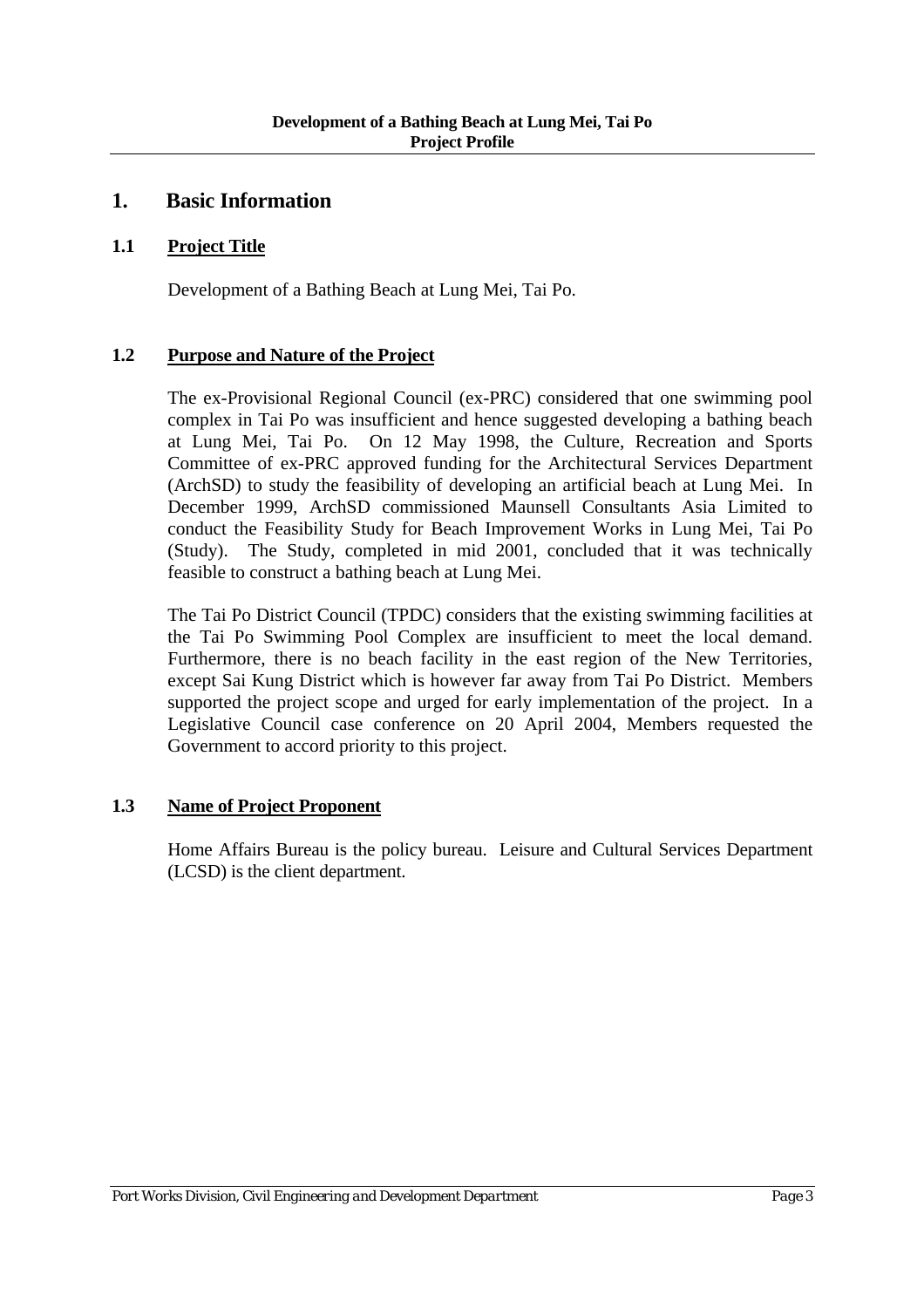#### **1.4 Location of Project, Scale of Project and History of Site**

 Lung Mei is adjacent to Tai Mei Tuk which is a popular leisure area with the provision of a lot of outdoor activities, such as cycling, barbecue, windsurfing and other water sports, and has attracted a lot of visitors, especially during holidays. The proposed bathing beach would complement the facilities provided in Tai Mei Tuk area and attract more visitors to the area. Drawing Nos. PW-SK05-175 showing the location and general layout of the beach is attached at **Appendix A**. The works comprise the following:

- (a) a 200m long beach with a groin at each end of the beach;
- (b) a beach building includes :
	- (i) public changing rooms and toilets;
	- (ii) shower rooms;
	- (iii) equipment/machinery stores for catamarans, motorized boats, beach transporters, beach cleansing and sand levelling machines, etc;
	- (iv) dangerous goods stores; and
	- (v) ancillary facilities including management office, lookout/surveillance post, first aid room, staff changing room/toilet, staff room/pantry, store rooms, etc.
- (c) retaining structures;
- (d) refuse collection point;
- (e) outdoor shower facilities;
- (f) lookout towers;
- (g) shark prevention net;
- (h) a fee-paying public car park for about 100 private cars, 10 motocycles and 10 coaches;
- (i) landscaped areas;
- (j) drainage diversion of an existing box culvert and Lo Tsz River; and
- (k) sewerage construction works.

#### **1.5 Number and Types of Designated Projects to be Covered by the Project Profile**

The project will involve dredging of less than  $500,000 \text{ m}^3$  and will be carried out at a distance less than 500m from the Conservation Area at Tai Mei Tuk. There is an existing mangrove area that has been designated as a Site of Special Scientific Interest (SSSI) located in a distance of within 500m to the west of the proposed diversion works of Lo Tsz River. The project is a designated project according to Item C.12 of Part I, Schedule 2 of the Environmental Impact Assessment (EIA) Ordinance.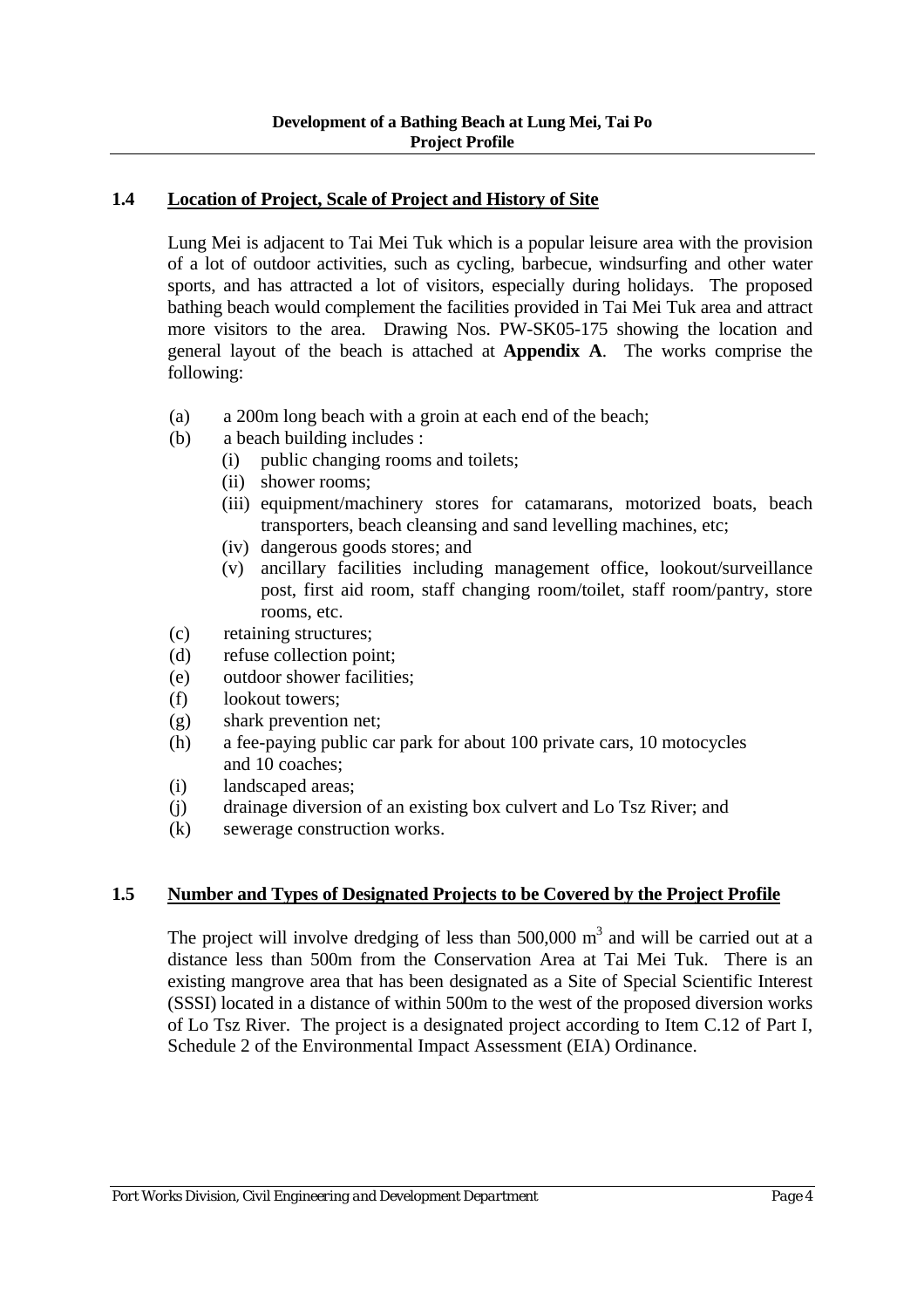#### **1.6 Name and Telephone Number of Contact Persons**

 Port Works Division Civil Engineering and Development Department

| Mr W C LEUNG, Senior Engineer | Tel: 2762 5556<br>Fax: $2714\,2054$<br>Email: peterleung@cedd.gov.hk |
|-------------------------------|----------------------------------------------------------------------|
| Mr Ricky C P WONG, Engineer   | Tel: $27625564$<br>Fax: 2714 2054<br>Email: rickycpwong@cedd.gov.hk  |

## **2. Outline of Planning and Implementation Programme**

Civil Engineering and Development Department (CEDD) is the works agent for the overall planning, detailed design and works supervision of civil engineering works of the project. The associated building and landscaping works will be designed and supervised by Architectural Services Department (ArchSD).

The tentative implementation programme is as follows:

| Appointment of Environmental Consultants                                       | 01/2006 to 04/2006 |
|--------------------------------------------------------------------------------|--------------------|
| EIA, DIA and TIA Studies                                                       | 04/2006 to 06/2007 |
| Gazette under Foreshore and Seabed (Reclamations) Ordinance 12/2006 to 11/2007 |                    |
| and Road (Works, Use and Compensation) Ordinance                               |                    |
| Design and Tender Documents                                                    | 04/2007 to 07/2008 |
| Tendering                                                                      | 07/2008 to 11/2008 |
| Construction                                                                   | 11/2008 to 11/2010 |

The proposed project is also dependent upon the timely delivery of DSD's sewerage improvement project at Lung Mei namely PWP 4125DS (Part) Tolo Harbour Sewerage of Unsewered Areas Stage I Phase IIC, which is tentatively scheduled for completion by 2010.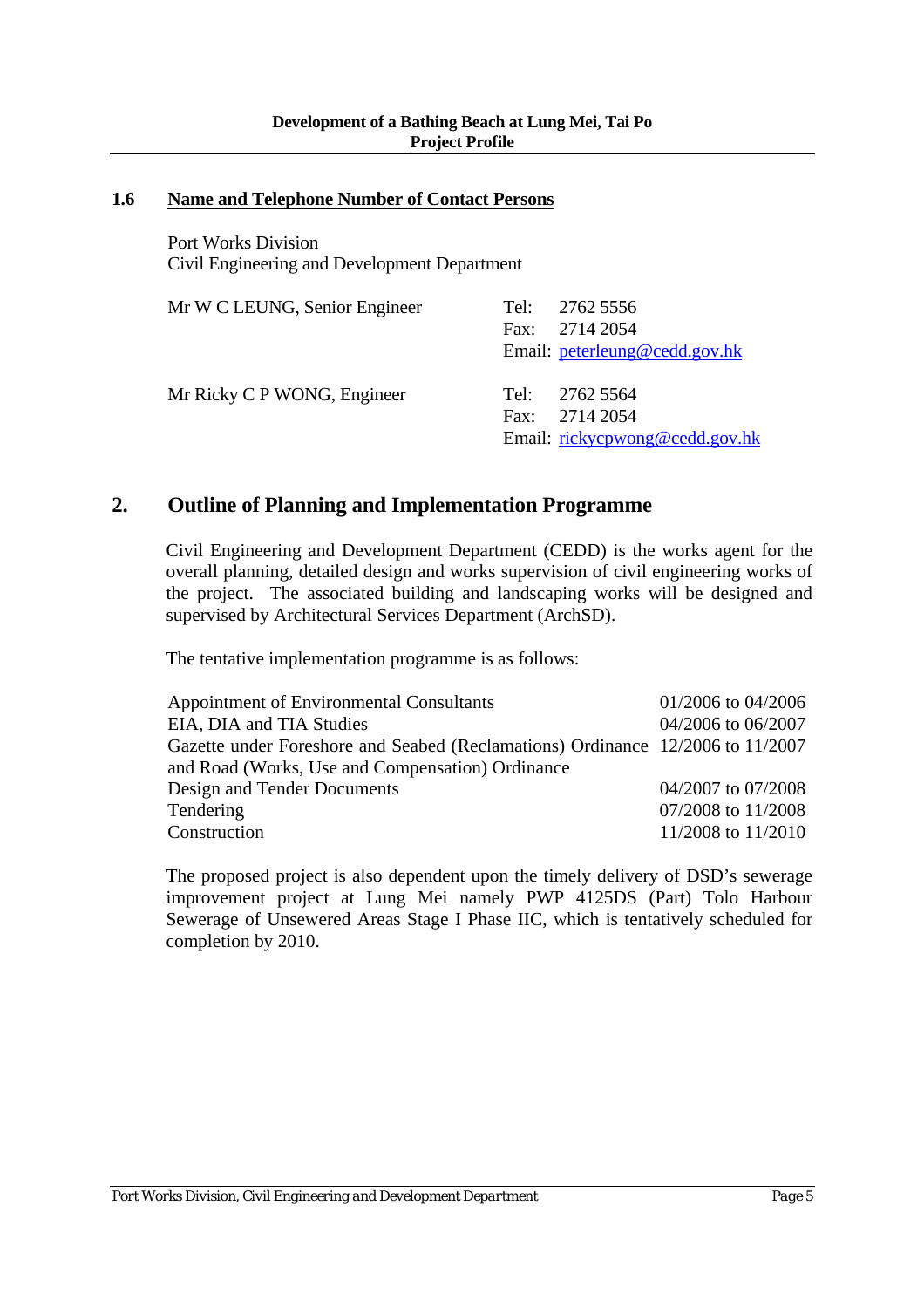## **3. Baseline Conditions**

#### **3.1 Air Quality**

The site is situated in a rural area with no polluting industry in the vicinity. Air pollution is mainly attributed to traffic emission from Ting Kok Road. As the area is very exposed, it is believed that air quality is not a major problem.

#### **3.2 Noise**

Similarly with air quality, the main source of noise nuisance comes from Ting Kok Road and the bus terminal near Wong Chuk Tsuen. Noise from marine traffic is expected to be insignificant.

#### **3.3 Water Quality**

There is no commercial and industrial activities and, hence, there is no pollution from these sectors. The proposed beach is embraced by a natural stream course "Lo Tsz River" and an existing box culvert to the west and east respectively. It is supposed that the discharge from them is mainly surface run-off, which is the main source of pollution. The area currently has no sewerage system. The pollution load may be flushed down from the villages in the vicinity into the beach area during heavy rainfall.

There are also potential sources of pollution from Yim Tin Tsai (East) Fish Culture Zone at a distance of about 2.0km from the proposed beach site, but their contribution is expected to be negligible.

The water quality of Lung Mei Beach was generally ranked as fair. Rainfall may be one of the major factors affecting the beach water quality, and a short-term deterioration in beach water quality may be detected during and after heavy rain especially in area where extensive unsewered premises are found in the hinterland.

Drainage Services Department is planning a sewerage improvement project at Lung Mei and targets for completion by 2010.

Assessment of potential water pollution during operation stage due to discharges from nearby existing village houses, commercial developments, marine culture activities and the beach facilities should be conducted in order to address the long term water pollution problem and propose mitigation measures.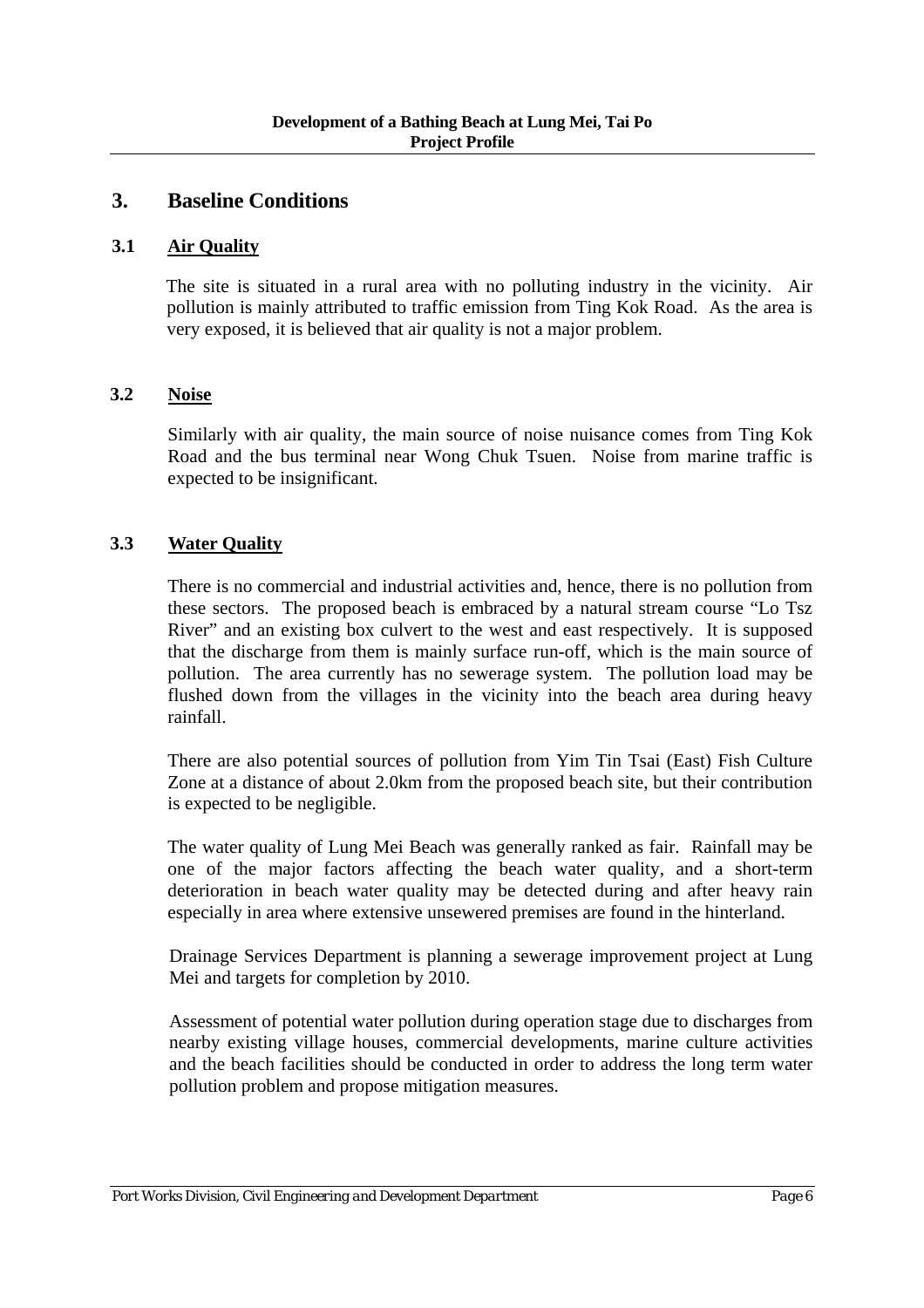#### **3.4 Ecology**

The eastern boundary of Ting Kok Site of Special Scientific Interest (SSSI) is at about 431m from the proposed river diversion works of Lo Tsz River. Ting Kok SSSI is the fourth largest mangrove stand in Hong Kong in which there are  $\overline{13}$  plant species<sup>1</sup>. The mangrove stand is dominated by *Kandelia obovata* and *Aegiceras corniculatum,* with a few irregularly spaced *Avicennia marina* in the middle part of the stand. The stand has high fauna diversity, and 39 benthic species have been identified.

Apart from the SSSI, the area in the vicinity of Lung Mei consists of a mixed variety of habitats including woodlands, grasslands, shrublands, abandoned fields, farmlands, roadside plantation, coastal vegetation, intertidal soft sore, mangrove, coastal waters, streams and human habitation. The area of the proposed beach is currently an intertidal soft shore, which is exposed during low tide and is inundated by water during high tide. In addition, the proposed site is at a distance of about 490m from the Conservation Area at Tai Mei Tuk.

Subject to detailed ecological impact assessment, the key areas of ecological concern may include the Ting Kok SSSI and the Conservation Area. Other habitats which may be of potential ecological concern include a feng shui woods at Ting Kok at a distance of about 850m away, the abandoned fields in the vicinity and section of Lo Tsz River affected by the proposed river diversion works. Their ecological value including intertidal and subtidal marine habitats shall be subjected to further field investigation.

#### **3.5 Visual and Landscape**

Lung Mei is covered by the Ting Kok Outline Zoning Plan (OZP) No. S/NE-TK/10 and is zoned "Open Space" ("O"). There is a large area of open space. Lung Mei Beach is overlooking the Plover Cove on the south while the elevated backdrop of ridges and peaks is dominated by the Pat Sin Leng on the north. The proposed beach building is a two-story building and other structures are low rise. They will blend in well with the environment and the impact of proposed development on the future outlook of the area is considered minimal.

 $\mathbf 1$ <sup>1</sup> Tam, F.Y. and WONG, Y.S. (2000). Field Guide to Hong Kong Mangroves. City University of Hong Kong Press.

*Port Works Division, Civil Engineering and Development Department Page 7*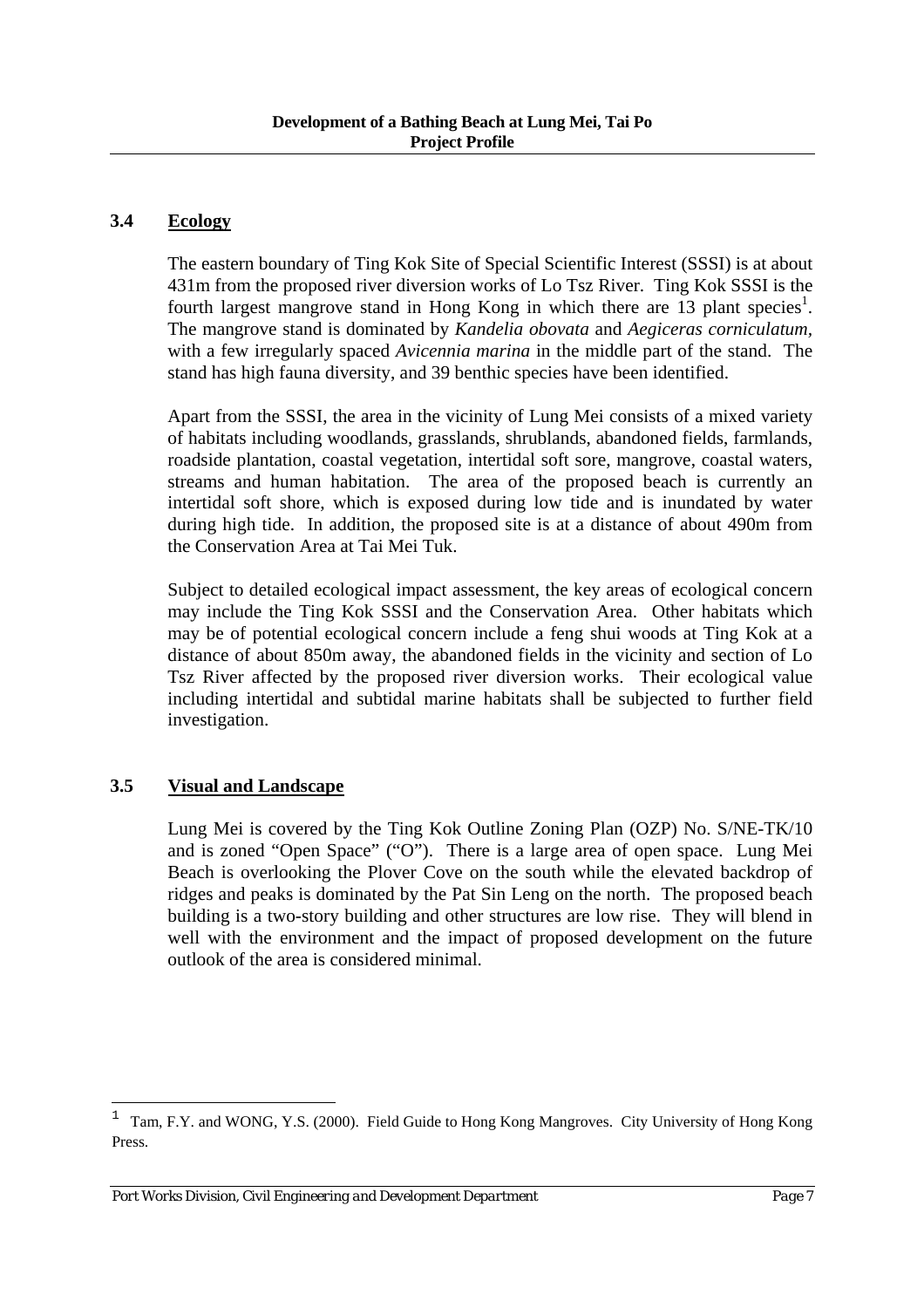## **4. Sensitive Receivers**

The area is a recreational arena with Tai Mei Tuk Water Sports Centre to the southeast of the site and a bicycle track running along Ting Kok Road. Village type development is found to the north of the proposed development at Lo Tsz Tin, Lung Mei, Wong Chuk Tsuen and Tai Mei Tuk.

Residents and tourists of the area are identified as the existing sensitive receivers with respect to air, noise, visual and landscape impacts. Those involved in water sports (secondary exposure) such as canoeing and windsurfing are subjected to water quality impact.

Sensitive receivers of potential ecological impacts include the Ting Kok SSSI and the feng shui woodland at Ting Kok. The mangrove plant species of Ting Kok SSSI is shown in **Appendix B**. The mangrove community show the remarkable morphological and physiological adaptation to the substratum. Mangrove ecosystems also support a large diversity of animals, which are found on the mangrove trees and in the intertidal soft shore. Ting Kok SSSI also supports a diverse fauna as shown in **Appendix C.** 

The beach development works will involve dredging and filling works. The volume of dredged material and sand fill is estimated to be  $29,500m^3$  and  $47,200m^3$  respectively. The water current in the area is relatively calm and it is expected that impacts on far field sensitive receiver at Yim Tin Tsai (East) Fish Culture Zone is not significant. However, a detailed water quality impact assessment including sediment plume modelling and hydrodynamic assessment should be conducted during the EIA stage to verify the anticipated localised impact.

Ma Shi Chau Special Area to the south of the site is an area of geological interest. In view of its distant location and nature of the proposed works, the impacts on the special area are considered to be negligible.

Location of sensitive receivers are shown in **Appendix D.**

## **5. Possible Impacts on the Environment**

 Possible impacts on the environment at both the construction and operation stages are outlined in the following sections.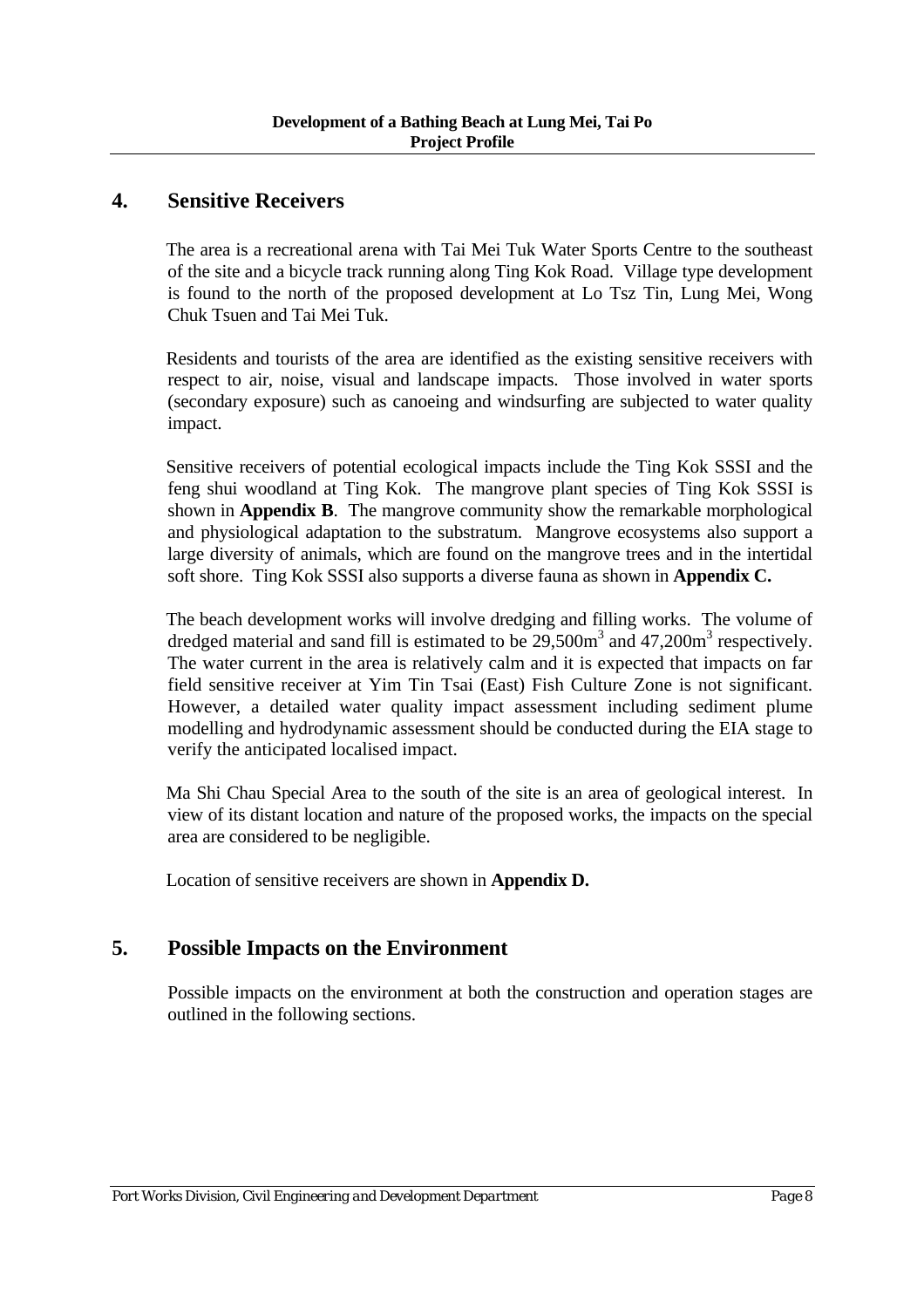#### **Construction Impacts**

#### **5.1 Air Quality**

 Air quality impacts include traffic emissions and pollution from construction vehicles and barges. Dredging and laying of imported sand on seashore will generate dust nuisance. The construction of beach building and car park will also create air quality impacts affecting the surrounding sensitive receivers. The size of the impacts shall be determined at the EIA stage.

Construction air quality impacts may be mitigated by inclusion of appropriate contract clauses for dust minimisation and suppression in the works contract and the implementation of good site practices. It is recommended that vehicles transporting sand to the site should be covered to avoid dust impact.

#### **5.2 Noise**

 Noise impact during the construction phase will be predominated by construction noise from the earth moving, dredging, sand laying activities on the beach and construction of beach building and car park. The construction may involve the use of power mechanical equipment such as bulldozer, excavator and lorry. In order to alleviate the potential noise impact, noise mitigation measures such as use of quiet plant and construction method, site hoarding and good site practice are recommended. It is expected that the plant noise will not be significant if appropriate mitigation measures are taken.

#### **5.3 Water Quality**

Dredging and filling will increase the turbidity and suspended solids while dissolved oxygen will decrease. Construction of groins will also have potential impacts on coastal water quality. Site run-off and discharge of wastewater from the construction site should be minimized through implementation of proper site practices.

Although the beach development works will modify the existing coastline, the hydrodynamics within Plover Cove is unlikely to be affected due to the small extent and the slow tidal current in the vicinity of Lung Mei Beach. Considering the shallow water and slow flow current in the bay, the sediment plume associated with sand laying and dredging is unlikely to have any major impact on the sensitive receiver at Yim Tin Tsai (East) Fish Culture Zone, which is 2km away. However, sediment plume generated from marine construction activities may pose an adverse impact on the Ting Kok SSSI, which is to the west of the proposed works. Hence, it is recommended that sediment plume modelling and hydrodynamic assessment should be performed during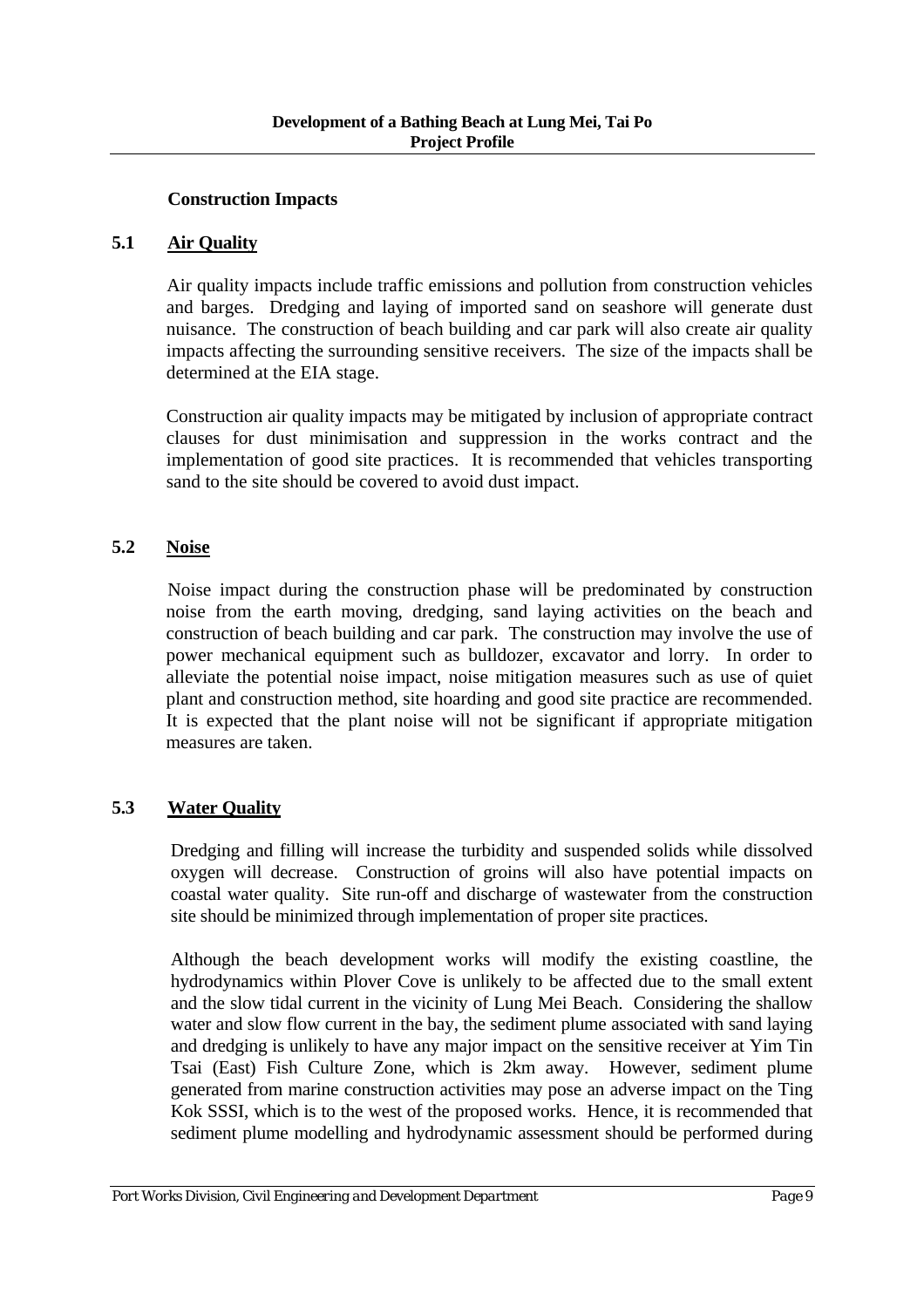#### **Development of a Bathing Beach at Lung Mei, Tai Po Project Profile**

the EIA stage to ensure that the Ting Kok SSSI will not be adversely affected by the proposed works as well as to verify the predicted impact on the SSSI, Fish Culture Zone and nearby ecological sensitive receivers such as corals along the Tolo Channel. Good site practices to prevent contaminant release and spillage resulting from marine construction should be taken. Silt curtain should be used to contain sediment loss during dredging and filling works.

#### **5.4 Waste**

 Site preparation works will result in generation of various types of wastes such as construction materials, vegetation spoil, soil, rock and concrete, etc. Throughout the construction period, general refuse such as food scraps, paper and empty containers, will also be generated from the workforce. However, the impact arising from these wastes is expected to be minimal. It is recommended that different types of wastes should be sorted, stored, transported and disposal of separately. Waste should be re-used on-site to minimise off-site disposal.

The proposed site is in rural area and is not located close to industrial and commercial areas. There is no shipyard or boat repair and maintenance work activities in the vicinity. The main sources of water quality pollution are from surface runoff from the existing roads and overflow septic tanks and soakaway systems from villages. It is expected that the level of contamination in the soft shore is very low. The procedure for seeking approval to dredge/excavate sediment in particular the rationale for dredging and the management framework for marine disposal of such sediment shall be in accordance with ETWB TCW No. 34/2002. The locations of disposal sites for uncontaminated mud and contaminated mud will be determined by Marine Fill Committee accordingly.

#### **5.5 Ecology**

 The proposed site is currently an intertidal soft shore, which is exposed during low tide and is inundated by water during high tide. Loss of the existing intertidal and subtidal habitats and the associated living organisms due to the beach development works would be of concern. The change in water quality parameters such as suspended solids and dissolved oxygen during dredging and sand laying works, will also have potential impacts on the marine ecology. Noise and dust generated from the construction activities may disturb the animals, in particular birds and plants in the nearby areas including Ting Kok SSSI, Conservation Area at Tai Mei Tuk, feng shui woodland at Ting Kok. In order to assess the degree of these potential impacts arising from the proposed beach development works, a detailed ecological impact assessment should be carried out during the EIA stage. Potential ecological impacts on the Lo Tsz River during the construction phase should also be assessed during the EIA stage.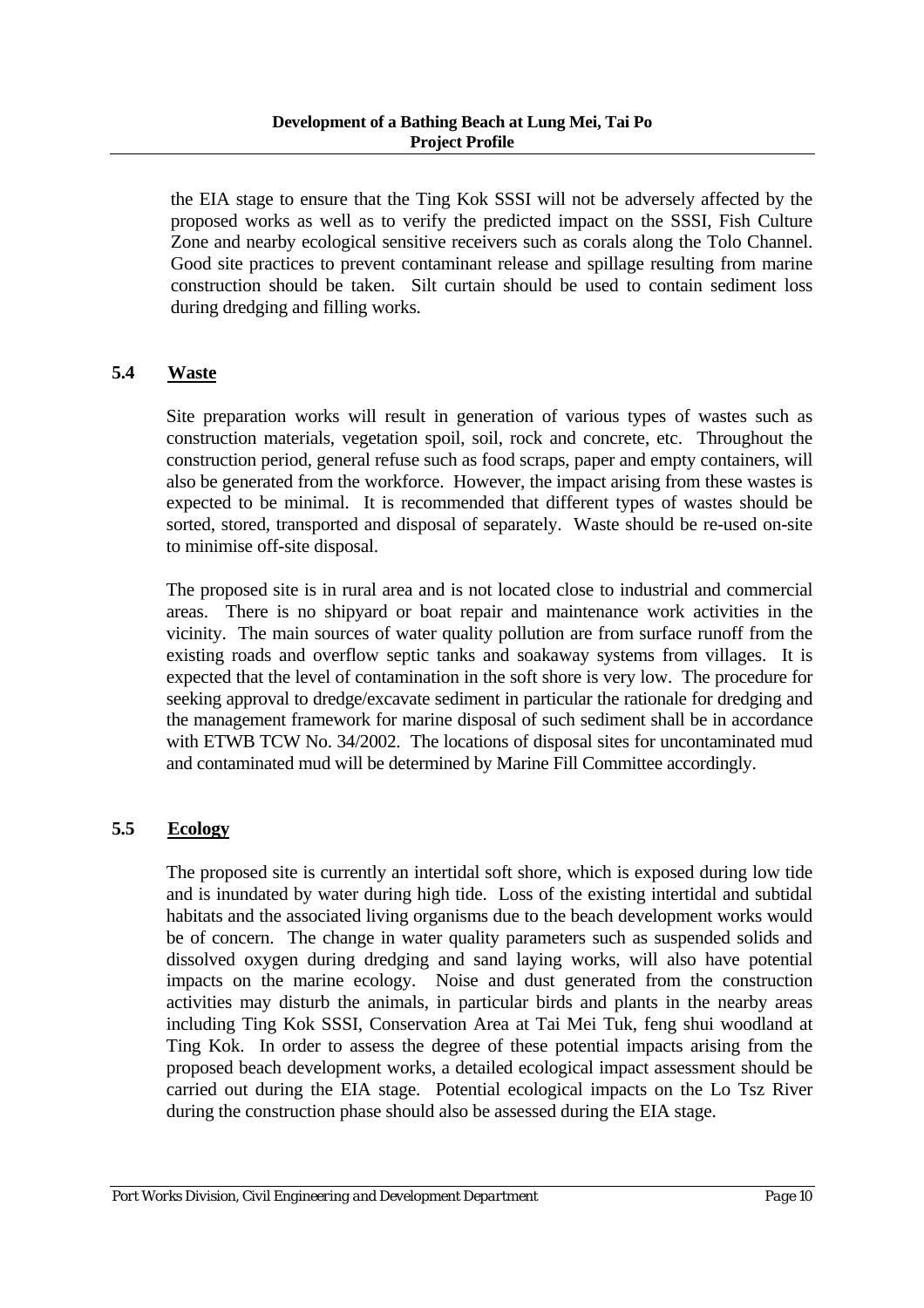The proposed site is also scattered with trees and vegetations. It is expected that the trees would likely be affected during the construction works. The need to preserve trees is stated in ETWB TC No. 29/2004. If necessary, a tree felling application, in accordance with WBTC No. 14/2002, should be prepared. A tree survey will be required during the EIA stage.

#### **5.6 Visual and Landscape**

 Since the proposed site is predominated open space, visual and landscape impacts during construction may be significant but the impacts are expected to be transient. Residents, tourist and users of water sports centre will be affected. As hoarding will be erected at the site boundary, temporary visual screen may also be used to shield the construction activities if found necessary.

#### **Operation Impacts**

#### **5.7 Air Quality**

The proposed beach development is identified as air sensitive use. It is estimated that the number of users is 2,000 per day with a peak attendance of 4,000 users per day during holidays. Traffic emission arising from the traffic along Ting Kok Road will have potential impact on the beach users. A buffer zone should be provided to minimise the impacts from road traffic emission. The proposed car park can act as a buffer to traffic emission. It is recommended that a minimum of 10m landscaping should be provided on the eastern side of the beach where there is no car park area to act as a buffer. If such measures are implemented, no further air quality impact assessment will be required to assess impacts from road traffic emission during the operation phase.

#### **5.8 Noise**

Potential noise nuisance from the beach users on the nearby villages may be anticipated, in particular during swimming seasons. In light of the proposed beach setting, which is at a level below the Ting Kok Road, no significant noise nuisance arising from the beach users is expected. However, noise nuisance arising from public announcement system is considered to be minor and only happens during emergency cases. Since the activities on the beach normally occur during the daytime, noise nuisance during the night-time is considered negligible.

#### **5.9 Water Quality**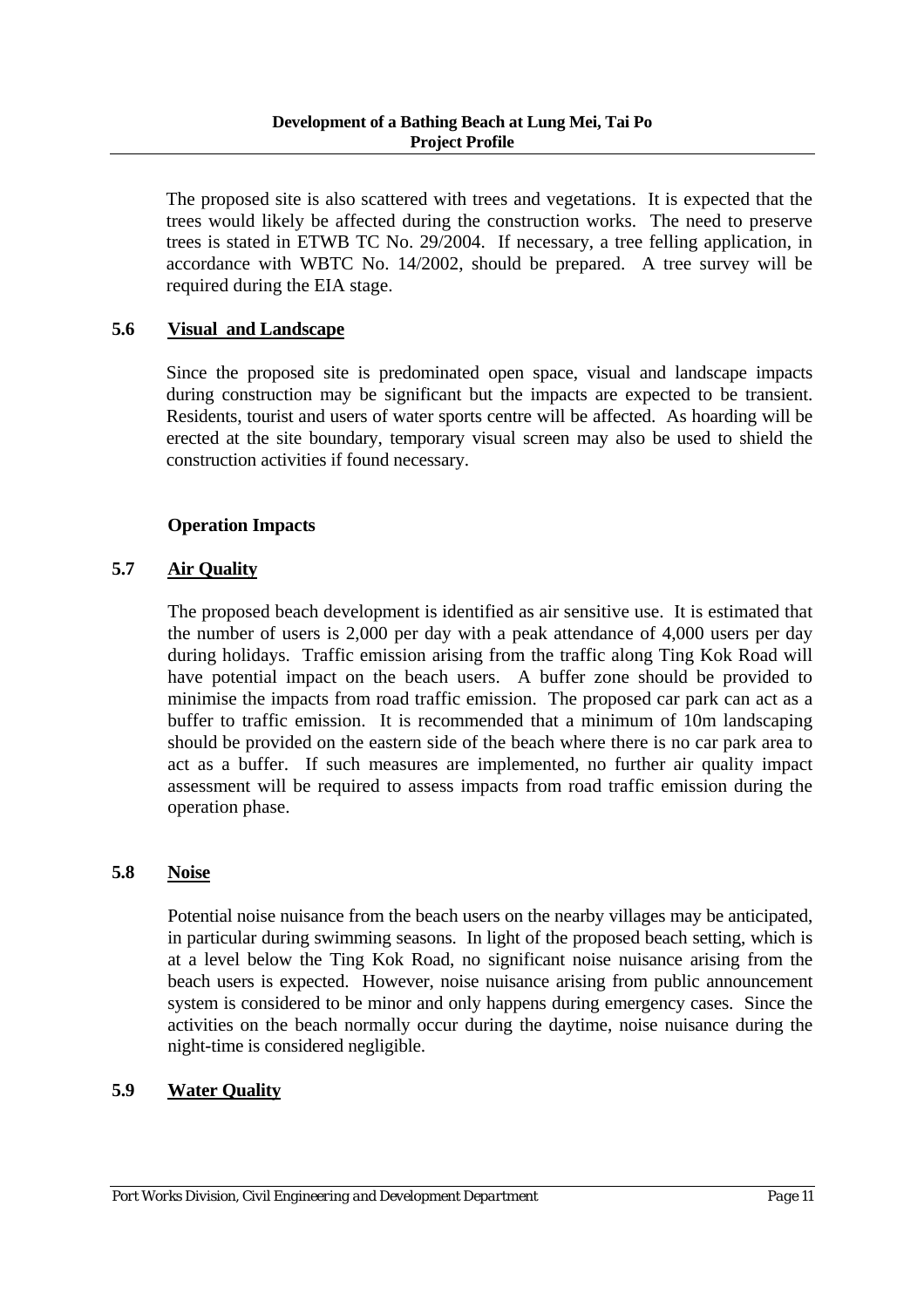#### **Development of a Bathing Beach at Lung Mei, Tai Po Project Profile**

No discharge outlet, either storm or foul drain, should be located near any bathing beach. It is recommended that the existing box culver to the east of the proposed site should be diverted. Drainage Impact Assessment (DIA) Study is required during the EIA stage to assess the impact of the proposed drainage works. Details of the proposed drainage diversion and upgrading works should be submitted to Drainage Services Department (DSD) for agreement.

The natural stream "Lo Tsz River" located immediate to the west may carry pollutants into the beach area. To prevent closure of the beach due to poor water quality arising from potential contamination from the catchment area of Lo Tsz River, diversion of the discharge from the stream may be required. In order to justify the needs and determine the constraints on the stream diversion, a detailed water quality assessment including an investigation into the degree of sewage contamination of the stream and its impact on the beach water quality is required during the EIA stage. If diversion is required, compensation of the stream may be required depending on the findings of the ecological survey conducted in the ecological impact assessment during the EIA stage. The design of the river channel should follow the Drainage Services Department Practice Note No. 1/2005 "Guidelines on Environmental Considerations for River Channel Design".

The wastewater generated from the beach facilities will be discharged into foul sewer. A sewerage review should be conducted in the EIA stage to properly document the sources of wastewater flows from the proposed project. In addition, the design flows and parameters should be provided to DSD for agreement.

The surface run-off and pollutant washed from the beach building area and car park during rainfall will have potential impact on water quality if uncontrolled. Hence, sufficient surface channel shall be provided to prevent any uncontrolled surface run-off from entering into the sea.

The proposed project is also dependent upon the timely delivery of DSD's sewerage improvement project at Lung Mei namely PWP 4125DS (Part) Tolo Harbour Sewerage of Unsewered Areas Stage I Phase IIC, which is tentatively scheduled for completion by 2010. This sewerage project will divert the contamination from septic tanks and soakaway system of the village development to the main trunk sewer. Therefore, the commissioning of the beach shall be after the completion of the sewerage project so that sewage contamination to the beach water are intercepted.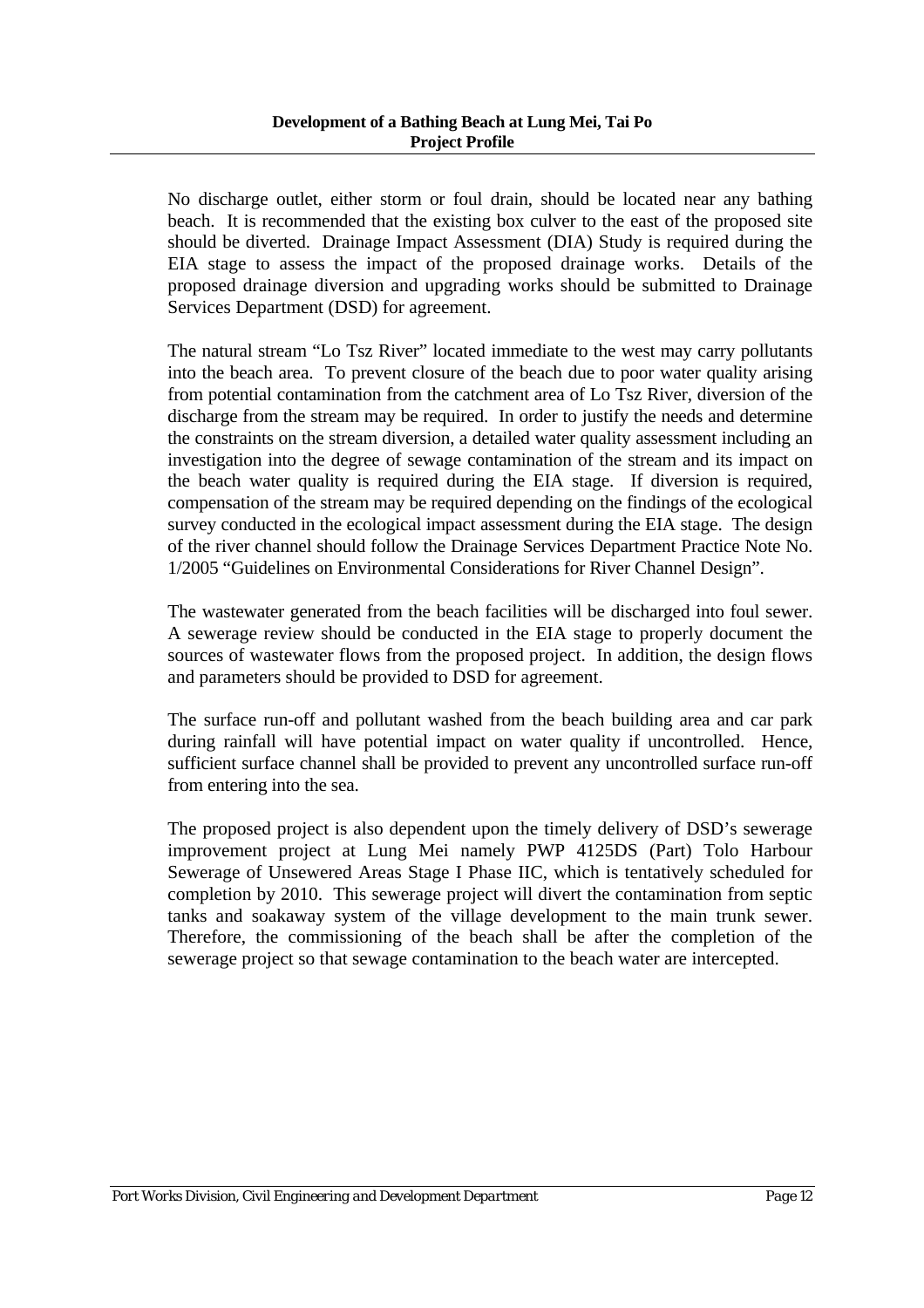#### **5.10 Waste**

With the provision of refuse collection and disposal facilities, municipal waste generated by the beach users and visitors is expected to be insignificant.

#### **5.11 Ecology**

Disturbance may arise as a result of increased human activities, especially in the swimming season when the number of visitor is the greatest. Ecological impacts of the beach development due to increased human activities should be assessed and mitigation measures recommended in the EIA stage.

If diversion of the Lo Tsz River is necessary, potential impact on the ecology of the stream should also be assessed and compensation and/or mitigation measures should be recommended in the EIA stage.

The EIA study shall also include impact assessment during operational phase to nearby ecological and fisheries sensitive receivers due to change in water quality and hydrodynamic pattern.

#### **5.12 Visual and Landscape**

The coastline at Lung Mei will be modified after completion of the beach development but the extent of disruption is considered insignificant except a shoreline will become longer with two protruded groins and enlarged beach area. The Ting Kok SSSI, Conservation Area at Tai Mei Tuk and feng shui woodland at Ting Kok will remain intact. No adverse visual and landscape impact is expected.

## **6. Environmental Protection Measures to be Incorporated in the Design and Any Further Environmental Implications**

#### **6.1 Measures to Minimize Environmental Impacts**

With reference to latest version of "Recommended Pollution Control Clauses for Construction Contracts", the following measures will be carried out during construction and operation phases of the proposed project:

• appropriate contract clauses for dust minimisation and suppression and good site practices will be incorporated in the construction contract;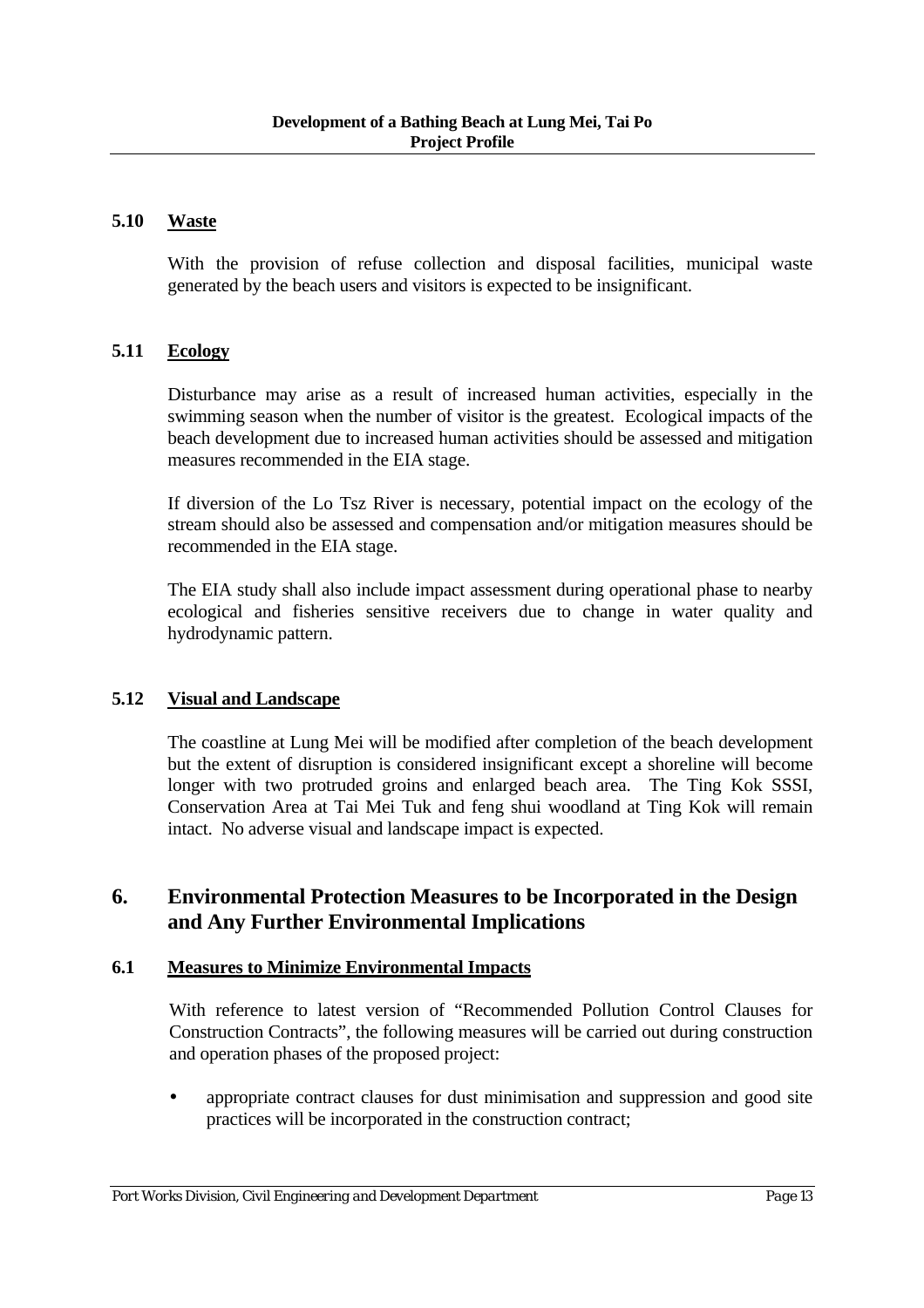- Use of quiet plant and construction method, site hoarding and good site practices will be specified in the construction contract to alleviate potential noise nuisance;
- Good site practices to prevent contaminant release and spillage resulting from marine construction should be taken;
- Silt curtain should be used to contain sediment loss during dredging and filling works;
- Site run-off and wastewater discharge from construction site should be minimized through implementation of proper site practices;
- Construction wastes should be sorted, stored, transported and disposal of separately. Waste should be re-used on site to minimise off-site disposal;
- Temporary visual screen will be used to shield the construction activities if found necessary;
- 10m buffer zone will be provided between the beach area and Ting Kok Road to minimise the impacts on beach users from road traffic emission;
- Sufficient surface channel shall be provided in the beach building area and car park to prevent any uncontrolled surface run-off from entering into the sea; and
- Sufficient refuse collection and disposal facilities should be provided to collect municipal waste generated by the beach users.

## **6.2 Further Environmental Implications**

From Section 5, the following studies will be carried out to further evaluate the environmental implications of the project and to recommend mitigation measures:

- Sediment plume modelling and hydrodynamic assessment shall be performed to ensure that the Ting Kok SSSI, Yim Tin Tsai (East) Fish Culture Zone and nearby ecological sensitive receivers such as corals along the Tolo Channel will not be adversely affected;
- Ecological impact assessment on intertidal and subtidal marine habitats such as coral and marine benthic communities should be carried out;
- Detailed ecological impact assessment of the proposed site including Lo Tsz River, Ting Kok SSSI, Conservation Area at Tai Mie Tuk, feng shui woodland at Ting Kok shall be carried out;
- y Ecological impacts of increased human activities shall also be assessed.
- Drainage Impact Assessment Study shall be carried out to assess the impact of the proposed drainage diversion works;
- Water quality assessment including an investigation into the degree of sewage contamination of the Lo Tsz River and its impact on the beach water quality shall be carried out;
- A sewerage review should be conducted to properly document the sources of wastewater flows generated by the beach facilities;
- Assessment of potential water pollution during operation stage due to discharges from nearby existing village houses, commercial developments, marine culture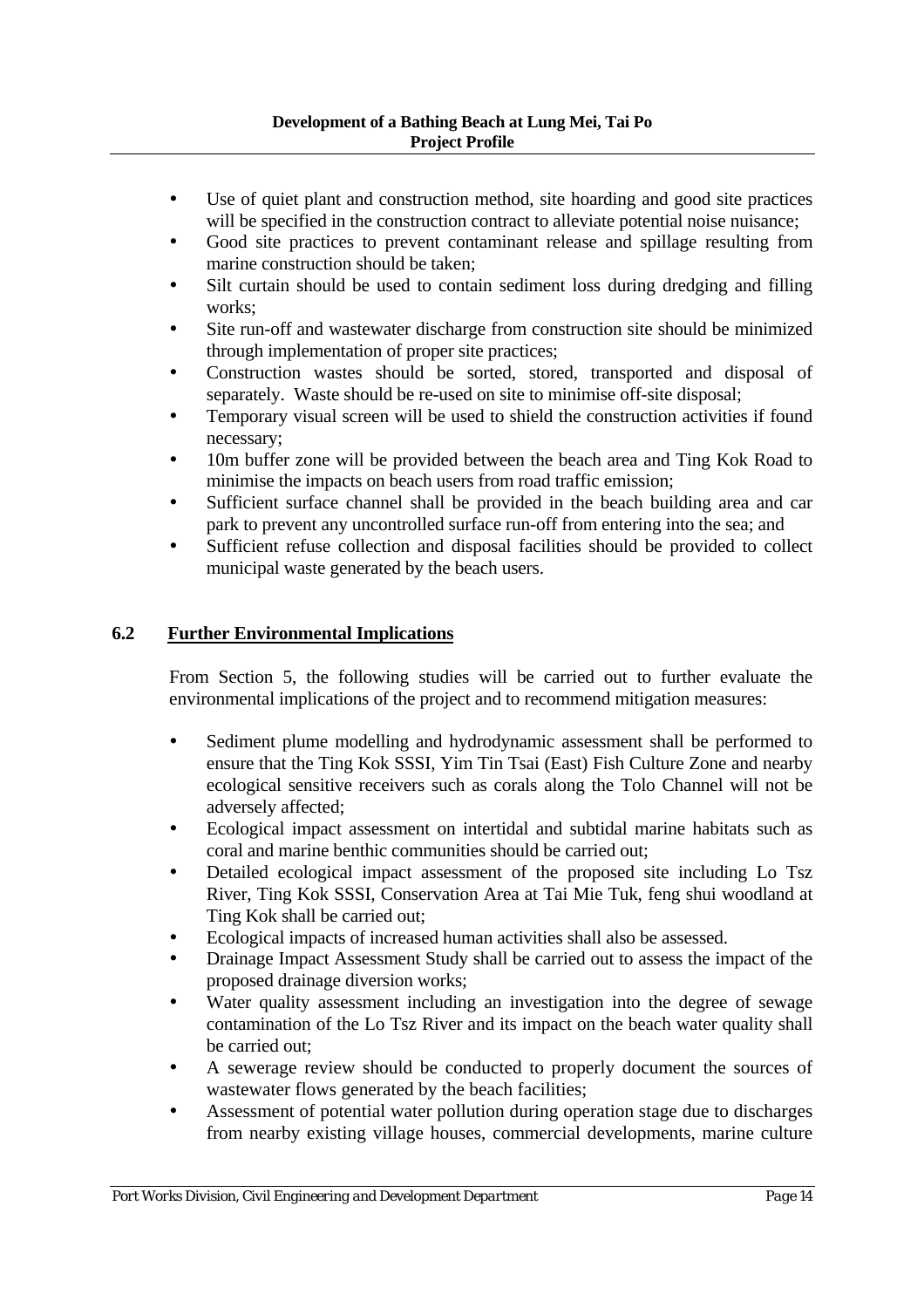activities and the beach facilities should be conducted in order to address the long term water pollution problem and propose mitigation measures;

- The sedimentation situation in the beach area during the operation stage shall be assessed. If regular maintenance dredging is required, the frequency and extent of dredging together with the associated water quality impact shall be proposed;
- Preparation of habitat map (500m radius);
- The design of the diversion works for Lo Tsz River shall follow DSD Practice Note No. 1/2005 "Guildlines on Environmental Considerations for River Channel Design";
- A tree survey shall be carried out. Registration of old and valuable trees and their preservation shall follow the requirements of ETWB TCW No. 29/2004; and
- The procedure for seeking approval to dredge sediment and management framework for marine disposal of such sediment shall follows the requirements of ETWB TCW No. 34/2002.

#### **6.3 History of Similar Projects, Public Consultations, Public Interest and Political Sensitivity**

The Recreation, Sports and Cultural Affairs Committee of TPDC was consulted on 14 July 2004 and 9 November 2005. Members supported the project scope and urged for early implementation of the project.

Through gazetting of the proposed project under the Foreshore and Seabed (Reclamations) Ordinance, the public likely to be affected by the project can express their views, which will subsequently be taken into consideration during the detailed design stage.

This a designated project under the Environmental Impact Assessment (EIA) Ordinance (Cap. 499). We undertake to comply with the EIA Ordinance requirements and to obtain an environmental permit for the project. Through the EIA process, public opinions and comments will be taken into consideration in the overall planning, design and construction stages of the project.

Representatives from World Wide Fund (Hong Kong), Kadoorie Farm & Botanic Garden Corporation and Green Power were briefed about the scope and implementation programme of the project on 31 October 2005.

Public interest and political sensitivity, especially from green groups, are expected.

## **7. Use of Previously Approved EIA Reports**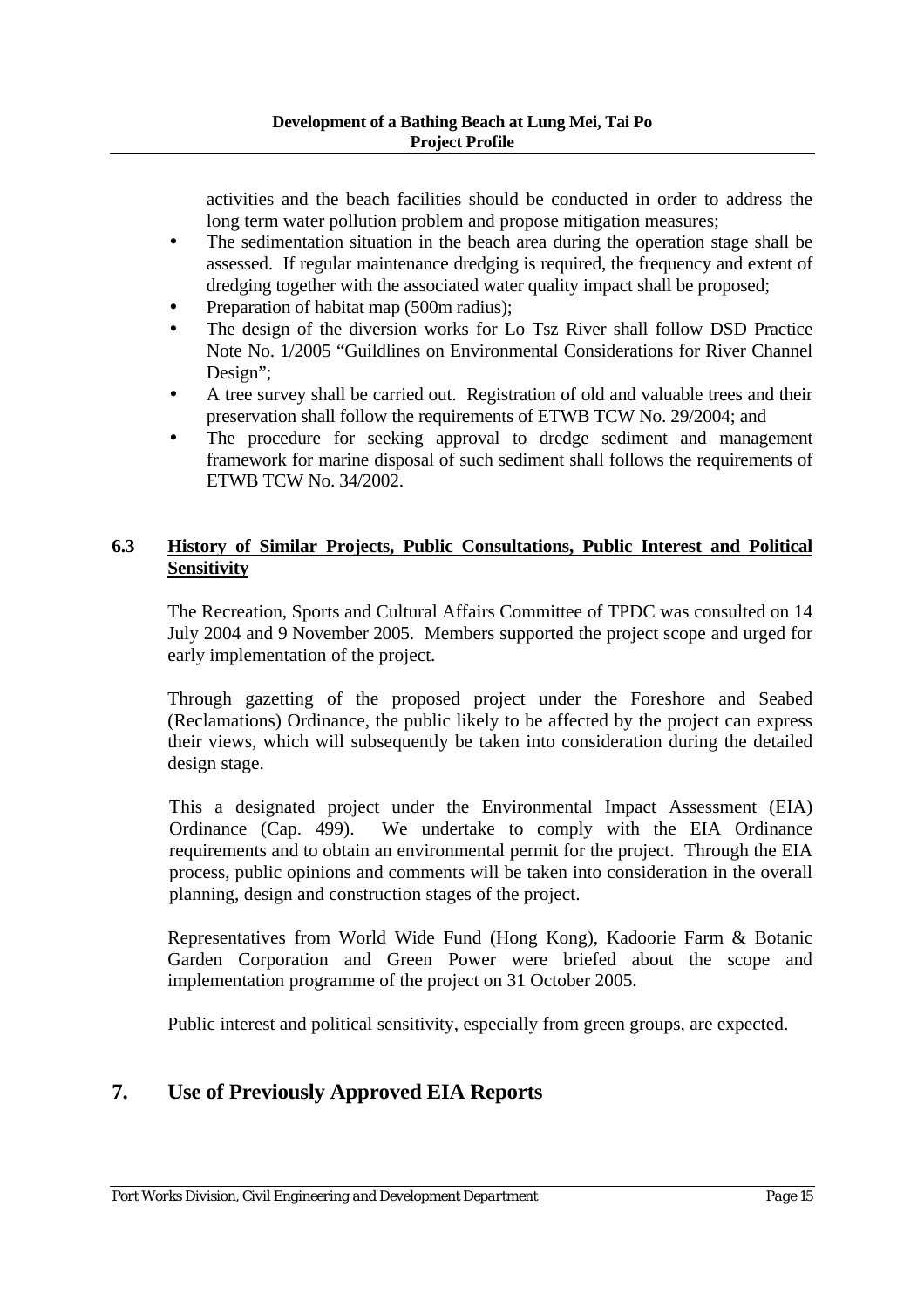As there has been no designated project undertaken in the vicinity, no previously approved EIA report can be used.

## **8. References**

Maunsell Consultants Asia (Limited) (2000). Feasibility Study for Beach Improvement at Lung Mei Beach, Tai Po - Final Preliminary Environmental Review. Architectural Services Department, HKSAR.

Tam, F.Y. and WONG, Y.S. (2000). Field Guide to Hong Kong Mangroves. City University of Hong Kong Press.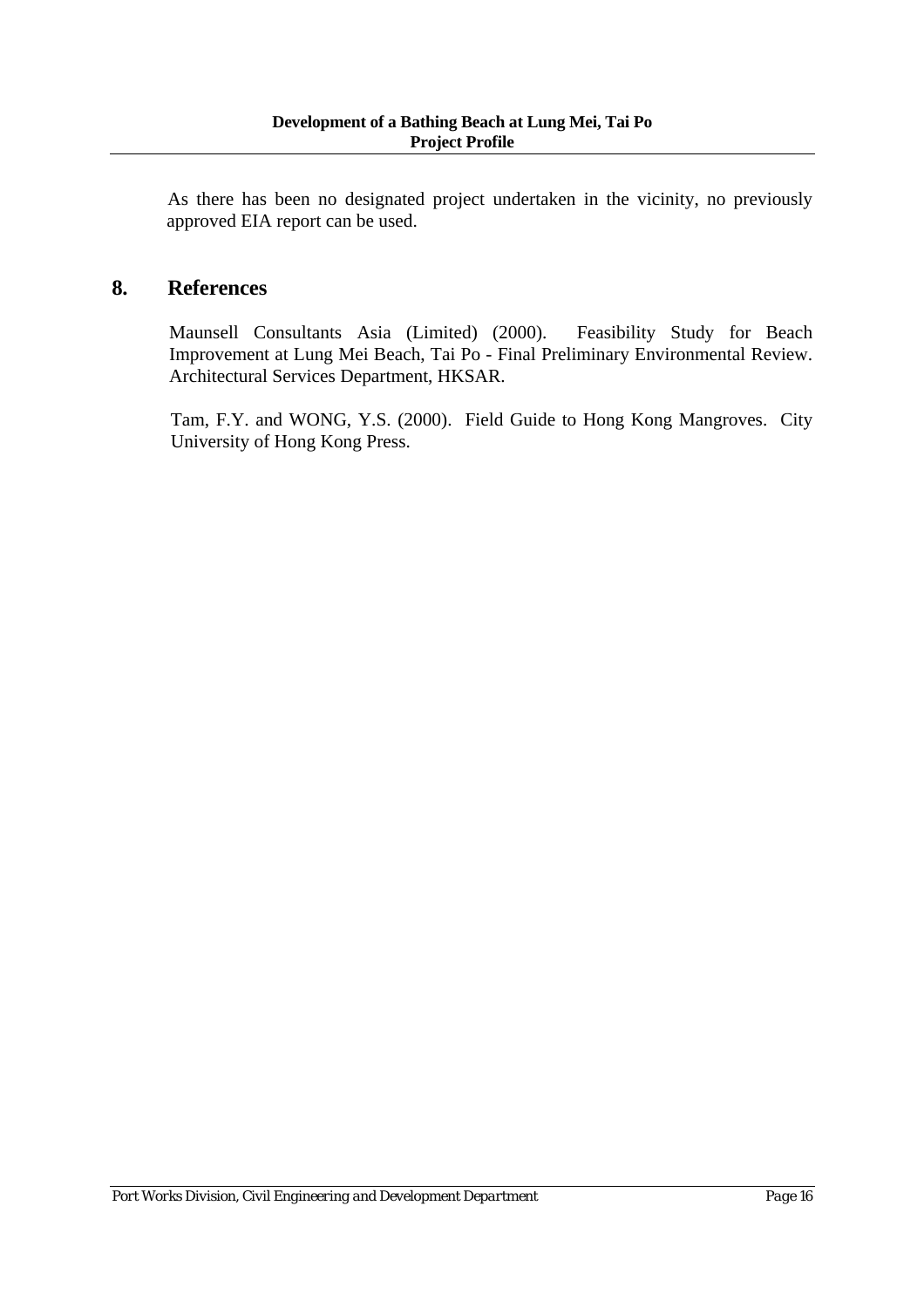## **Appendix A**

Drawing No. PW-SK05-175

Land Requirement Plan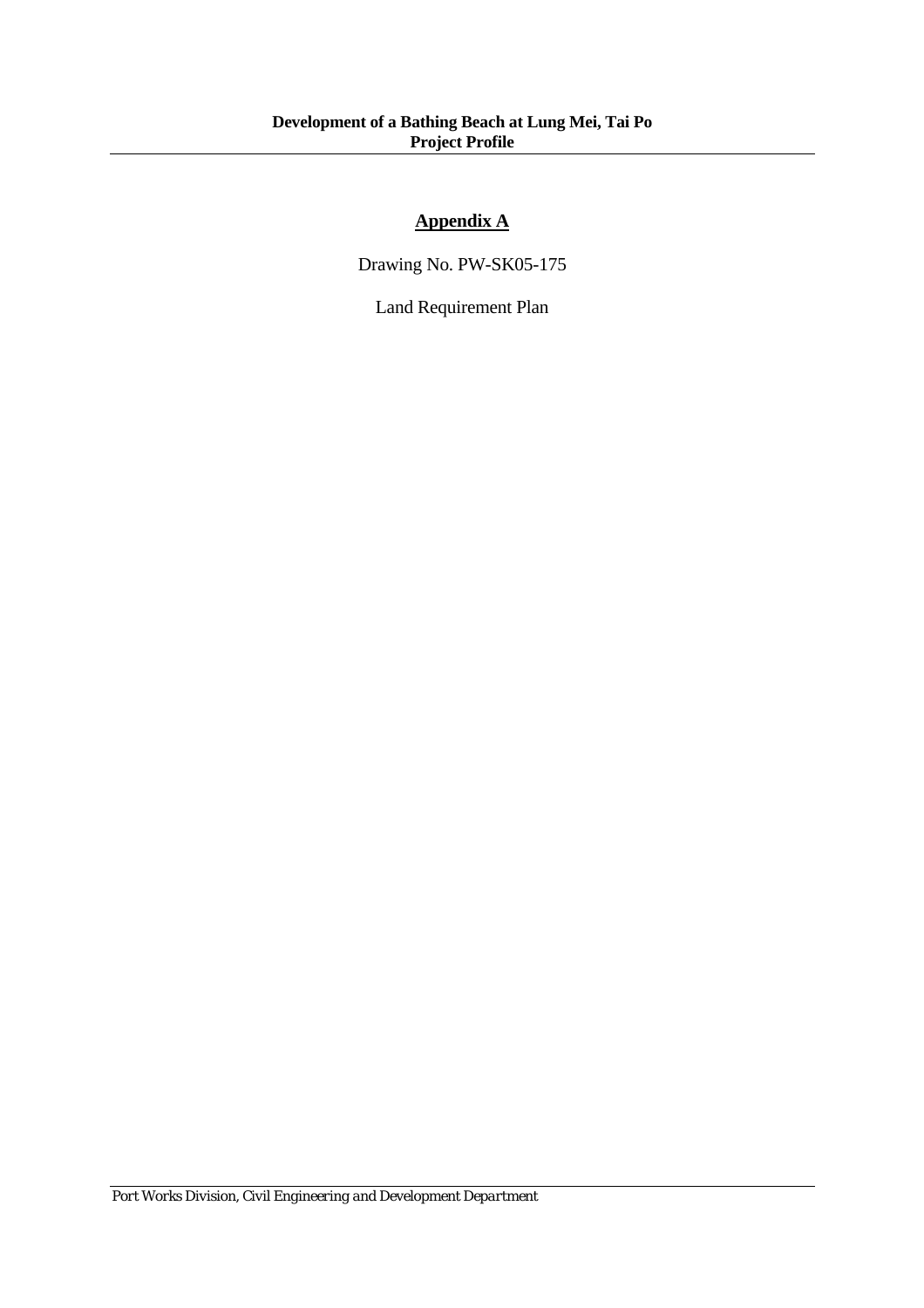

|                                              | NOTES:                                                                              |                   |                  |                  |  |
|----------------------------------------------|-------------------------------------------------------------------------------------|-------------------|------------------|------------------|--|
|                                              | 1. ALL DIMENSIONS ARE IN<br>MILLIMETRES.                                            |                   |                  |                  |  |
|                                              | 2. ALL CO-ORDINATES REFER TO<br>HONG KONG GEODETIC DATUM 1980<br>AND ARE IN METRES. |                   |                  |                  |  |
|                                              |                                                                                     |                   |                  |                  |  |
| .GF                                          | LEGEND:                                                                             |                   |                  |                  |  |
|                                              |                                                                                     |                   | PROPOSED LAND    |                  |  |
| 37-000N                                      | REQUIREMENT BOUNDARY<br>$\oplus$<br>EXISTING MOORING                                |                   |                  |                  |  |
|                                              |                                                                                     | 区                 | EXISTING MOORING |                  |  |
| TO BE RELOCATED<br>7.4<br>学びに                |                                                                                     |                   |                  |                  |  |
| <b>Cubic</b>                                 | date<br>no.                                                                         | description       |                  | checked approved |  |
|                                              | REVISION                                                                            |                   |                  |                  |  |
|                                              |                                                                                     | name              | initial          | date             |  |
|                                              | designed                                                                            | C P WONG          |                  | 21.11.05         |  |
|                                              | drawn                                                                               | МF<br><b>YUEN</b> | ACA              | 21.11.05         |  |
|                                              | traced                                                                              | M F YUEN          | へとハ              | 21.11.05         |  |
|                                              | checked                                                                             | W C LEUNG         | 1071             | 30.11.05         |  |
| approved<br>Chief Engineer<br>date: 30.11.05 |                                                                                     |                   |                  |                  |  |
| 36 800N<br>contract no.<br>$\bigoplus$       |                                                                                     |                   |                  |                  |  |
|                                              | file no.                                                                            |                   |                  |                  |  |
|                                              | project no.                                                                         |                   |                  |                  |  |
|                                              | contract                                                                            |                   |                  |                  |  |
| ⊕                                            |                                                                                     |                   |                  |                  |  |
|                                              | drawing title                                                                       |                   |                  |                  |  |
|                                              | PROPOSED BEACH DEVELOPMENT<br>WORK AT LUNG MEI BEACH<br>- LAND REQUIREMENT PLAN     |                   |                  |                  |  |
|                                              | drawing no.<br>scale                                                                |                   |                  |                  |  |
|                                              | PW-SK05-175<br>NOT TO<br><b>SCALE</b>                                               |                   |                  |                  |  |
|                                              | office                                                                              |                   |                  |                  |  |
| 36 600N                                      | PORT WORKS DIVISION<br>CIVIL ENGINEERING OFFICE                                     |                   |                  |                  |  |
| <b>ERVED</b>                                 | CIVIL ENGINEERING<br>AND DEVELOPMENT<br>CEDE<br>DEPARTMENT                          |                   |                  |                  |  |
|                                              |                                                                                     |                   | A3 420 x 297     |                  |  |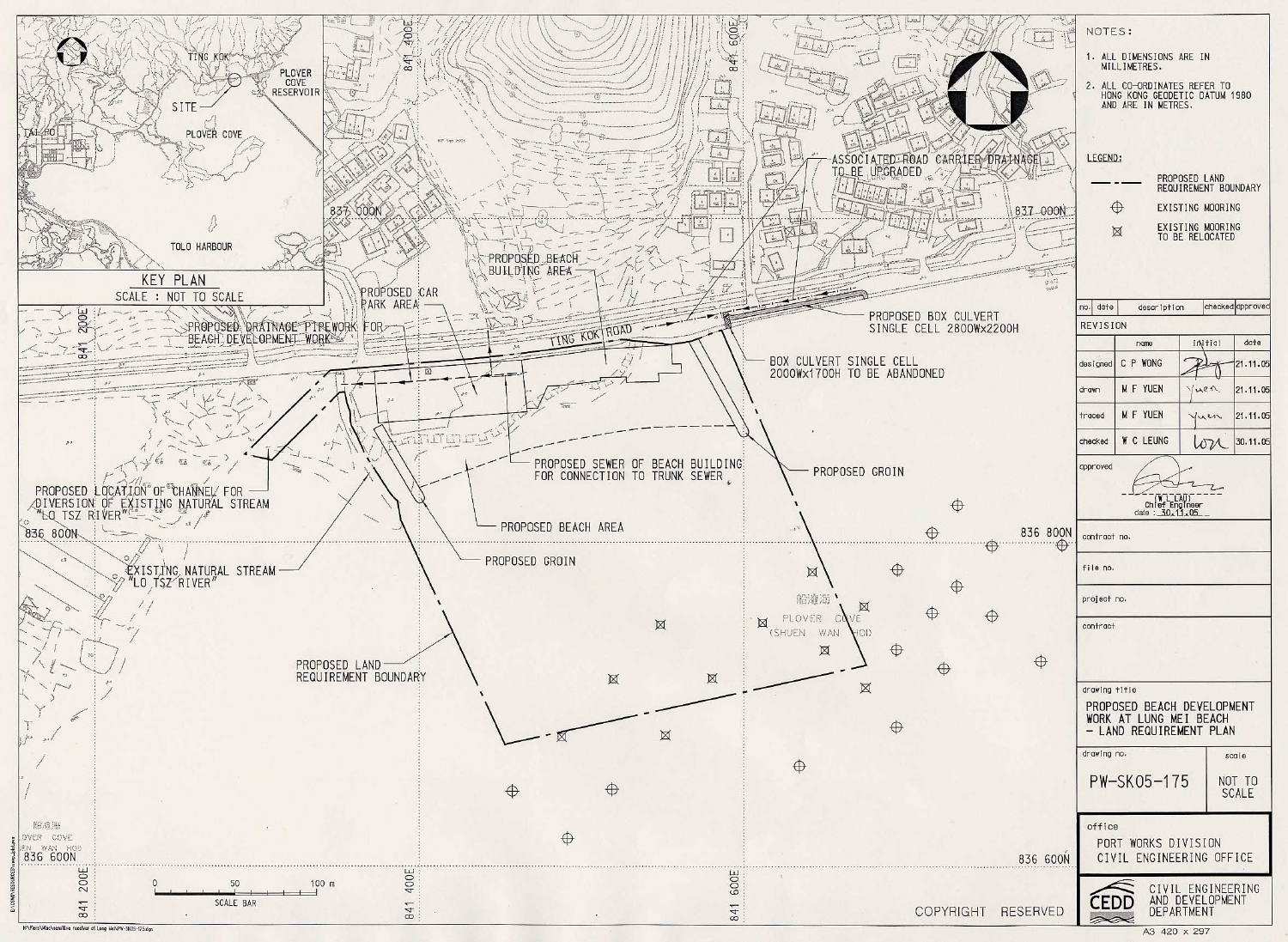#### **Appendix B** (**Plant Community in Ting Kok SSSI)**

A total of 13 plant species have been identified at Ting Kok  $SSSI<sup>1</sup>$ , with 7 true or exclusive mangrove species, 2 associate or non-exclusive mangrove species, and 4 other non-mangrove species, which seem to have high conservation values.

## **True Mangrove**

- 1. *Kandelia obovata (L.) Druce* (秋茄,水筆仔)
- 2. *Aegiceras corniculatum (Linn.) Blanco* (桐花樹)
- 3. *Excoecaria agallocha* L. (海漆)
- 4. *Acanthus ilicifolius* L. (老鼠簕)
- 5. *Avicennia marina (Forsk.) Vierh*. (白骨壤,海欖雌,海茄冬 )
- 6. *Bruguiera gymnorrhiza (L.) Poir* (木欖)
- 7. *Lumnitzera racemosa Willd.* (欖李)

#### **Associate Mangroves**

- 1. *Clerodendrum inerme (Linn.) Gaertn.* (假茉莉, 苦楮)
- 2. *Hibiscus tiliaceus L.* (黃槿)

## **Other Plant Species**

J.

- 1. *Pandanus tectorius Sol.* (露兜樹)
- 2. *Suaeda australis (R. Br.) Moq.* (南方鹹蓬)
- 3. *Derris trifoliate Lour.* (魚藤)
- 4. *Limonium sinense (Girard) Kuntze* (寶血草)

 $1$  Tam, F.Y. and WONG, Y.S. (2000). Field Guide to Hong Kong Mangroves. City University of Hong Kong Press.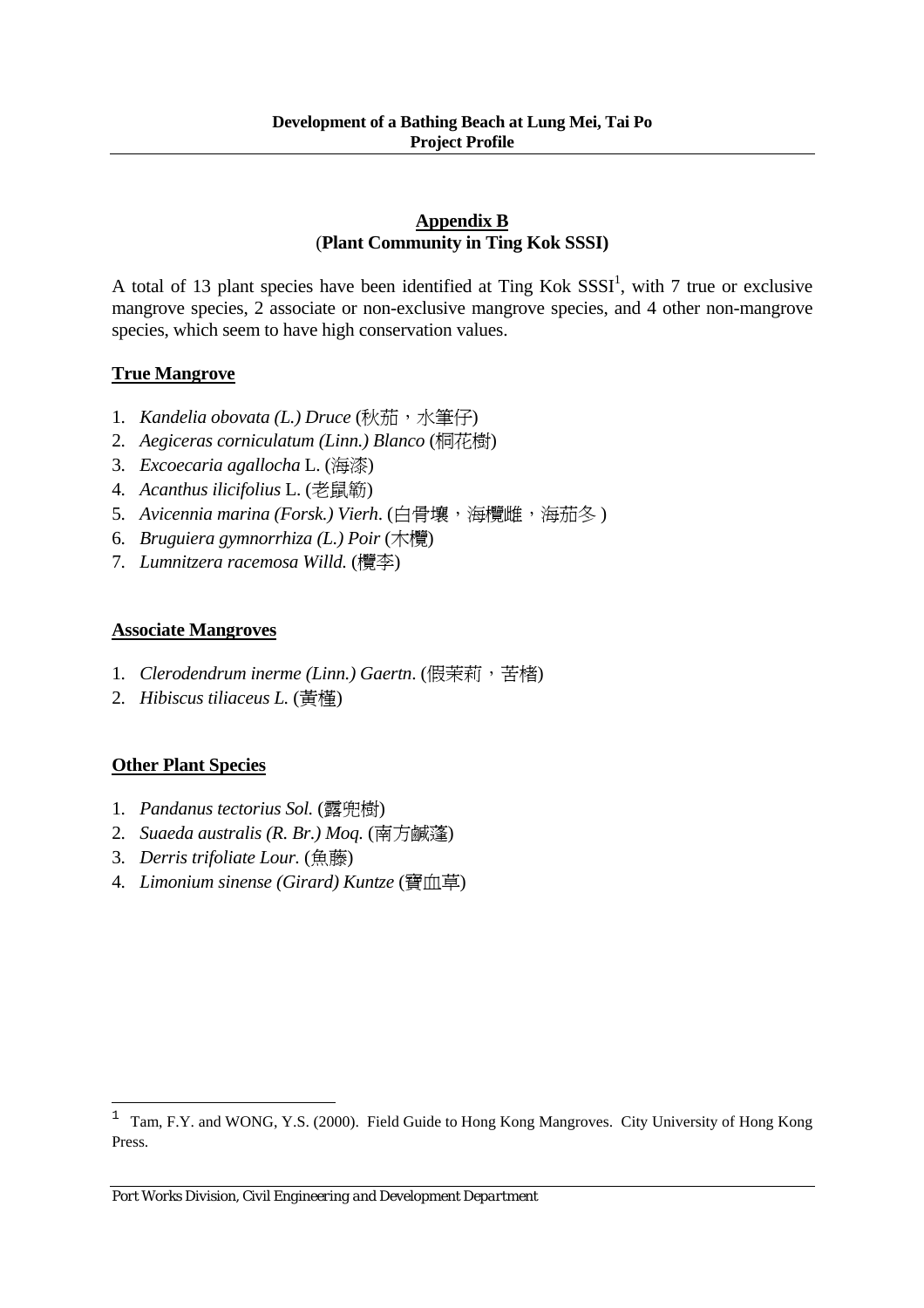#### **Appendix C (Animal Community in Ting Kok SSSI)**

The ground-dwelling animals in Ting Kok mangrove stand is separated into three groups according to order of occurrence.<sup>2</sup> These are  $(1)$  common species (can be found in most of the mangrove stands in Hong Kong), (2) frequent species (can be found in some mangrove stands in Hong Kong), and (3) uncommon species (can only be found in Ting Kok mangrove stand).

## **Common Species**

- 1. *Alpheus brevicristatus* (短脊鼓蝦)
- 2. *Cerithidea djadjariensis* (查加擬蟹守螺)
- 3. *Cerithidea microptera* (小翼擬蟹守螺)
- 4. *Cerithidea rhizophorarum* (紅樹擬蟹守螺)
- 5. *Clithon oualaniensis* (奧萊彩螺)
- 6. *Geloina erosa* (掉地蛤)
- 7. *Ligia exotica* (海蟑螂)
- 8. *Pagurus sp.* (寄居蟹)
- 9. *Periophthalmus cantonensis* (彈塗魚)
- 10. *Saccostrea cucullata* (僧帽牡蠣)
- 11. *Terebralia sulcata* (溝紋筍光螺)
- 12. *Uca chlorophthalmus crassipes* (粗腿綠眼招潮蟹)
- 13. *Barnacle species* (籐壺)
- 14. Oyster species (蠔, 牡蠣)

## **Frequent Species**

- 1. *Batillaria multiformis* (多形灘桖螺)
- 2. *Batillaria zonalis* (縱帶灘栖螺)
- 3. *Cassidula plectorematoides* (絞孔胄螺)
- 4. *Cellana testudinaria* (龜嫁戚)
- 5. *Cerithidea cingulata* (珠帶擬蟹守螺)
- 6. *Cerithidea ornate* (彩擬蟹守螺)
- 7. *Clithon faba* (豆彩螺)
- 8. *Clypeomorus coralia* (桑堪螺)
- 9. *Fulvia sp.* (薄殼鳥蛤)

J.

<sup>&</sup>lt;sup>2</sup> Tam, F.Y. and WONG, Y.S. (2000). Field Guide to Hong Kong Mangroves. City University of Hong Kong Press.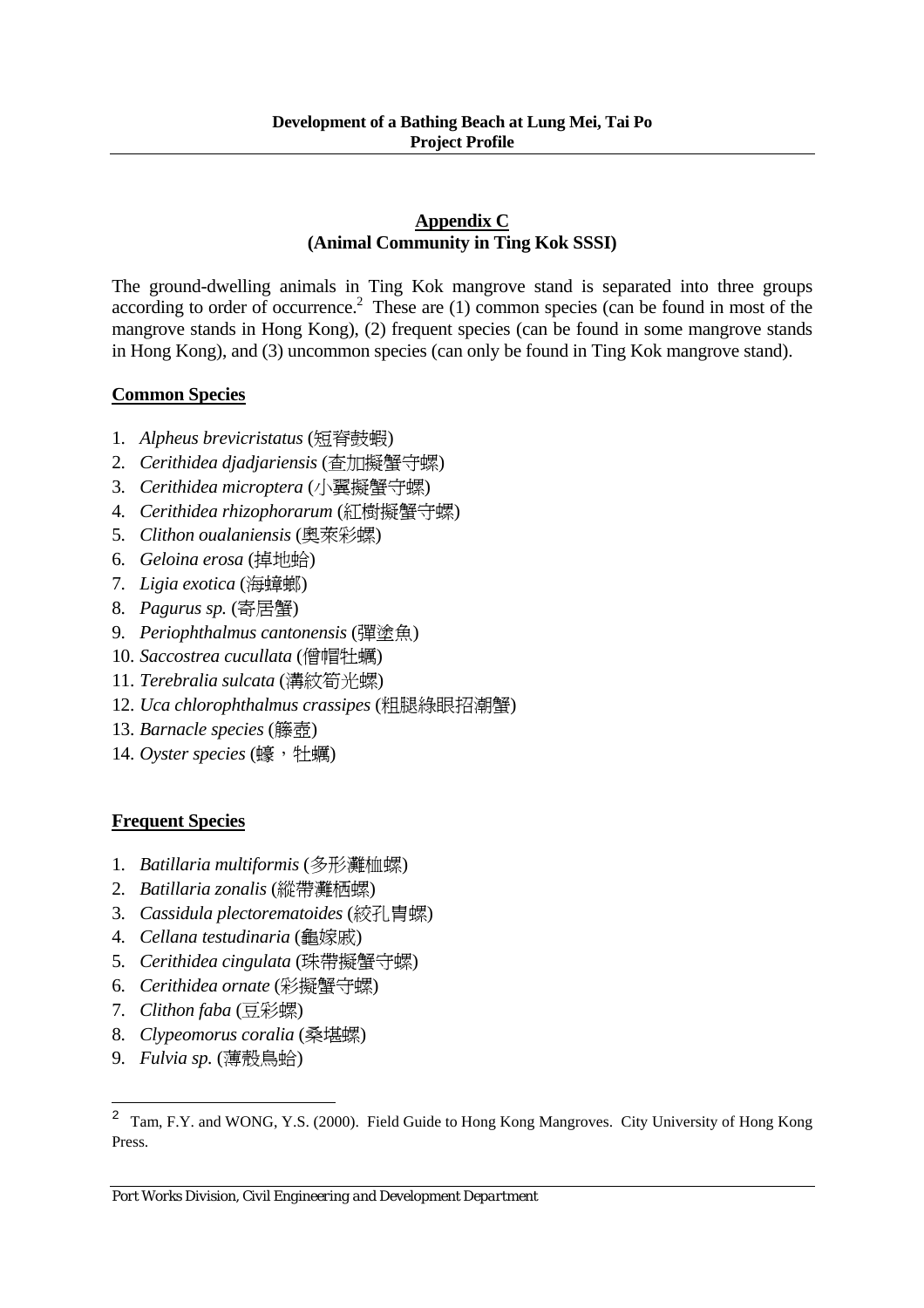#### **Development of a Bathing Beach at Lung Mei, Tai Po Project Profile**

- 10. *Gafrarium tumidum* (凸加夫蛤)
- 11. *Nerita chamaeleon* (矮獅蜓螺)
- 12. *Nerita lineate* (黑綫蜓螺)
- 13. *Nerita yoldii* (齒紋蜒螺)
- 14. *Neritina (Dostia) violacea* (紫蜒螺)
- 15. *Pyramidella s*p. (小塔螺)
- 16. *Scylla serrata* (鋸緣青蟹)
- 17. *Clithon species* (彩螺)

#### **Uncommon Species**

1. *Acmaea sp.* (笠貝科)